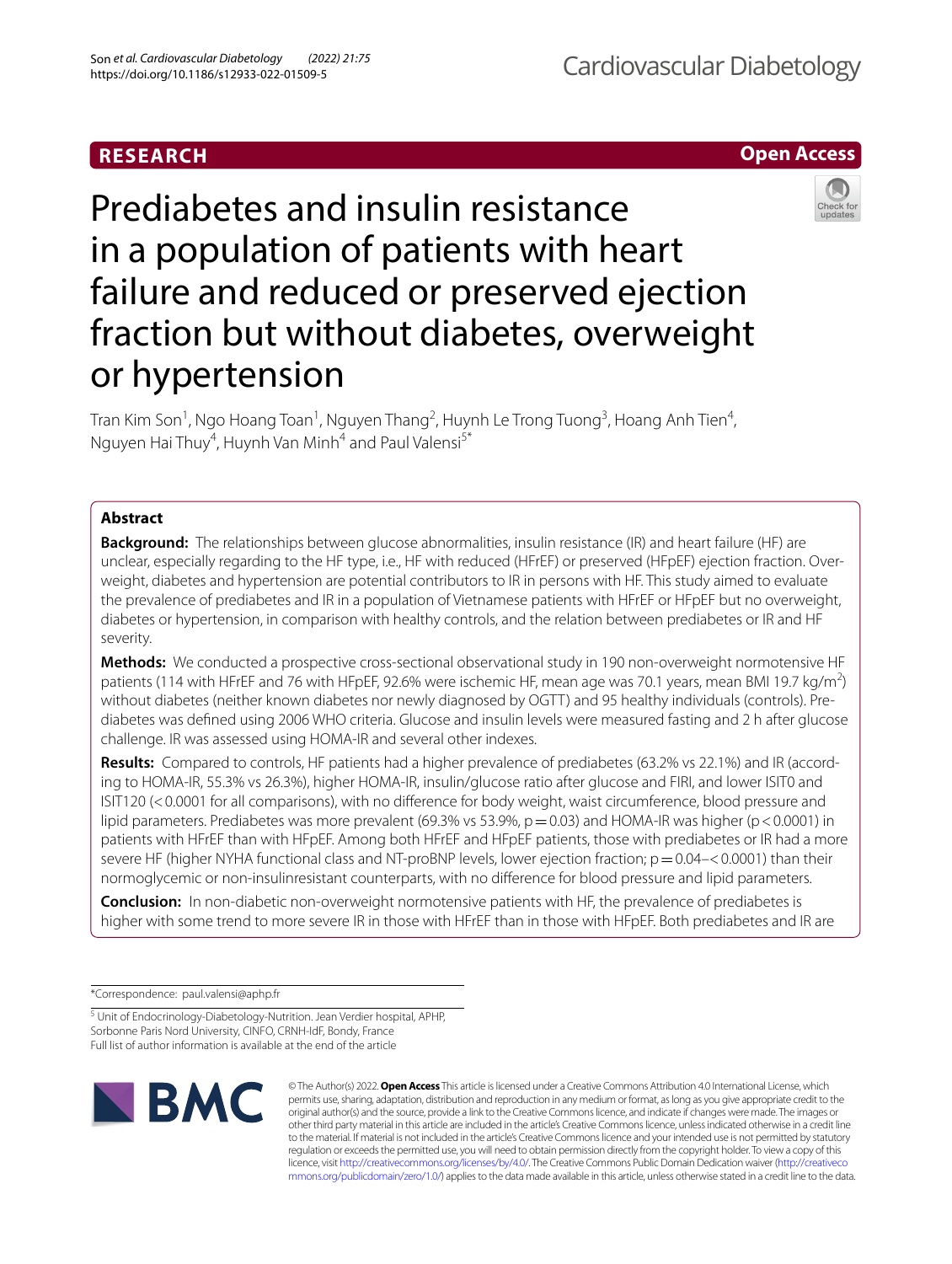associated with a more severe HF. The present data support HF as a culprit for IR. Intervention strategies should be proposed to HF patients with prediabetes aiming to reduce the risk of incident diabetes. Studies should be designed to test whether such strategies may translate into an improvement of further HF-related outcomes.

**Keywords:** Heart failure, Heart failure with reduced ejection fraction, Heart failure with preserved ejection fraction, Oral glucose tolerance test, Prediabetes, Insulin resistance

## **Background**

Heart failure (HF) is a leading cause of morbidity and mortality in Western countries. Its prevalence has been increasing, as well as its financial burden  $[1-3]$  $[1-3]$  $[1-3]$ . In recent cardiovascular outcome trials including patients with type 2 diabetes and a history of cardiovascular disease or several associated risk factors, the incidence of hospitalization for HF was comparable to the incidence of acute myocardial infarction  $[4]$  $[4]$ . The prevalence of patients with both HF and diabetes keeps increasing as the population is ageing [\[5](#page-11-2)] and diabetes is among the most common comorbidities in HF patients, potentially increasing the risk of hospitalization and death [\[5](#page-11-2)]. Interestingly, HF with preserved ejection fraction (HFpEF) is currently the most frequent form of HF [[6\]](#page-11-3).

Glucose abnormalities often remain undiagnosed in HF patients [[7\]](#page-11-4) although the incidence of diabetes is high [[8\]](#page-11-5). An exploratory analysis from the Dapaglifozin and Prevention of Adverse Outcomes in Heart Failure (DAPA-HF) trial looked at the incidence of diabetes (HbA1c  $\geq$  6.5% or initiation of a glucose-lowering agent) in the subgroup of patients with HF and reduced left ventricle ejection fraction (HFrEF), no prior history of diabetes and an  $HbA_{1c}$  level < 6.5% at baseline. In this subgroup, the incidence of newly-diagnosed diabetes was 7.1% in the placebo group over a median follow-up of 18 months [\[9](#page-11-6)].

Insulin resistance (IR) is frequent in HF patients, independently of an ischemic etiology [\[10](#page-11-7), [11\]](#page-11-8). In a community cohort, IR was associated with incident HF and this relationship was not modifed by BMI [\[12\]](#page-11-9). IR was also shown to be a predictor of death among HF patients without known diabetes [\[13](#page-11-10)]. IR has been frequently described among patients with HFrEF [[13](#page-11-10), [14](#page-11-11)]. Whether or not the prevalence of IR is diferent in patients with HFpEF has not been clearly established. A recent study on a small series showed that older patients (70–90 years) with either systolic HF or diastolic HF were more insulin resistant than same age healthy volunteers [\[14\]](#page-11-11). Another study suggested more severe IR in HFrEF patients than in HFpEF patients [[15\]](#page-11-12). However, most studies looking at the association between HF and IR included few patients, and glucose status was not reported or patients with diabetes were not clearly excluded. While IR and HF may participate into a vicious circle, the precise relationship between IR and HF is an interesting but unsolved issue. In addition, obesity and hypertension are well-known risk factors for IR, type 2 diabetes but also HF [[16,](#page-11-13) [17\]](#page-11-14).

Thus, the relationships between glucose abnormalities, IR and HF need to be clarifed. Known diabetes or newly diagnosed diabetes, obesity and hypertension should be considered as potential contributors to IR in the HF population. In addition, these relationships should be analyzed considering separately HFrEF and HFpEF.

The aim of this study was to evaluate the prevalence of prediabetes and IR in a population of non-diabetic non-overweight normotensive Vietnamese patients with HFrEF or HFpEF compared to healthy controls, and the relation of prediabetes and IR with HF severity.

## **Methods**

## **Study design**

We conducted a prospective cross-sectional observational study at Can Tho Central General Hospital, Vietnam, from April 2013 to May 2016, comparing consecutive patients with HF to healthy subjects.

This study was approved by the Institutional Review Board of this hospital. Information and data were secured. Patients and controls gave their consent for participation to the study. All the costs for lab tests were supported by the hospital research funding.

HF patients had been hospitalized for congestive episodes at least 6 months ago. Participants were in stable condition at the investigation time, with no change in treatments within this 6-months interval. The investigations were performed as outpatients or during hospitalization for clinical assessment and drug delivery. IR assessment and other biochemical measurements were performed a few days before echocardiography.

Healthy subjects were volunteers whose tests were performed in the hospital during an annual health check-up.

## **Study population**

#### *Inclusion and exclusion criteria*

Patients were included when they had a diagnosis of HF according to the 2016 European Society of Cardiology (ESC) guidelines  $[18]$  $[18]$  $[18]$ . The diagnosis of chronic HF was based on clinical symptoms and signs and confrmed with echocardiography showing evidence for an impaired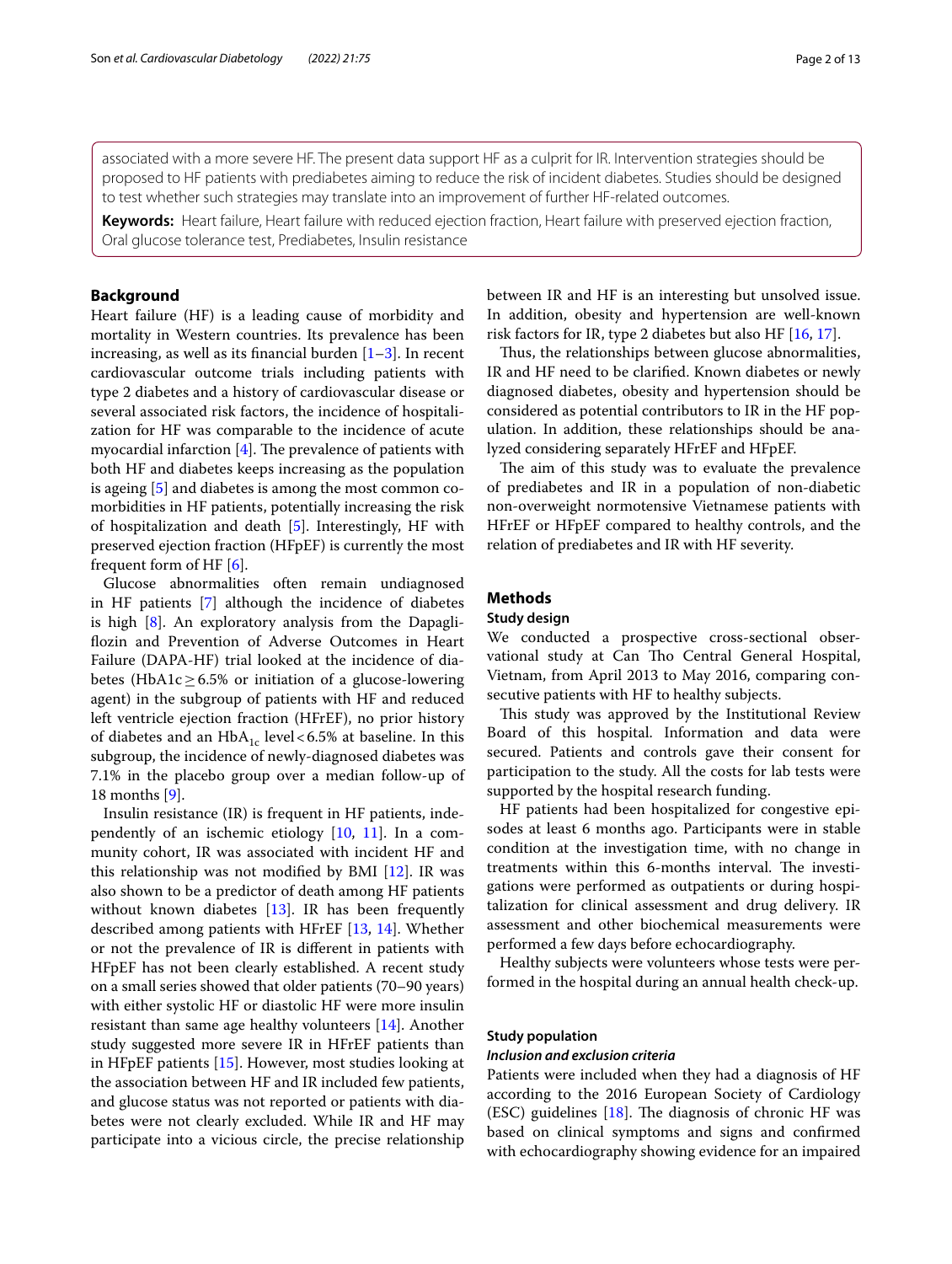myocardial function. According to guidelines [[18\]](#page-11-15), HFrEF was defined as LVEF < 40% and HFpEF as LVEF > 50%.

Patients with LVEF between 40 and 50% were excluded. We also excluded all patients with disorders or treatments which might potentially alter insulin sensitivity: (i) known diabetes, hypertension, chronic kidney disease defined as  $eGFR < 90 \text{ ml/min}/1.73 \text{ m}^2$ , newly-diagnosed diabetes during Oral Glucose Tolerance Test (OGTT); (ii) BMI > 23 kg/m<sup>2</sup> (the threshold for overweight diagnosis in Asian populations) or waist circumference>90 cm for men,  $>80$  cm for women [[19\]](#page-11-16); (iii) current hormonal therapies (substitutive treatment for menopause, corticosteroids and beta-adrenoreceptor agonists).

Healthy controls were randomly selected by screening among healthy volunteers. They had similar age, gender, BMI, and other anthropometric characteristics and no history, symptoms or signs of cardiovascular disease including HF, no acute or chronic disease and no treatment susceptible to alter IR.

#### **Clinical assessment**

All HF participants underwent a clinical comprehensive evaluation including an interview, complete physical examination, and echocardiography. HF was considered of ischemic cause when the patient had been previously diagnosed with coronary artery disease with no other explanation for HF.

In HF and control subjects, waist circumference was measured at the end of mild expiration, parallel to the floor using a supported tape. Measurement was made naked trunk, at the narrowest section, half-distance between the lower border of the costal margin and the iliac crest. Body weight and height were obtained with light clothing on. Body mass index was calculated using the weight (kg)/height  $(m)^2$  formula. Blood pressure was measured on both arms in the sitting position, and the average value was calculated.

#### **Biochemical measurements**

Blood samples were collected after an overnight fast. They were immediately sent to the central hospital laboratory and processed for biochemical measurements.

## *Assessment of glucose status and insulin resistance*

An OGTT was performed and plasma glucose and insulin levels were measured at fasting  $(G_0 \text{ and } I_0)$  and 2 h after glucose intake  $(G_2 \text{ and } I_2)$ .

Three prediabetic conditions were considered, as defned by WHO 2006 criteria [[20\]](#page-11-17): impaired fasting glucose (IFG) by  $G_0 = 6.1 - 6.9$  mmol/l (110–125 mg/dl), impaired glucose tolerance (IGT) defined by  $G_2=7.8-$ 11.1 mmol/l (140–200 mg/dl), or combined IFG and IGT. Normal glucose tolerance (NGT) was defned by  $G_0 < 6.1$  mmol/l (110 mg/dl) and  $G_2 < 7.8$  mmol/l (140 mg/dl).

Insulin resistance was assessed using several indexes: HOMA-IR index (HOmeostatic Model Assessment of Insulin Resistance:  $I_0 \times G_0/22.55$  [\[21\]](#page-11-18) with a cutoff value defined by the highest quartile of the control group; QUICKI [QUantitative Insulin-sensitivity ChecK Index:  $1/\log(I_0 + G_0)$  [[22\]](#page-11-19) with a cut-off value defined as the lowest quartile of the control group; and by  $I_0$ ,  $I_0$ /  $G_0$ ,  $I_2$  and  $I_2/G_2$  with cut-off values defined the respective mean+1SD values of the control group. We also calculated additional insulin resistance indexes: fasting Insulin Sensitivity Index [ISIT0=10,000/( $I_0 \times G_0$ )], 2 h-Insulin Sensitivity Index [ISIT120 = 10,000/( $I_2 \times G_2$ )] [[23](#page-11-20)] and Fasting Insulin Resistance Index  $[FIRI = (I_0 \times G_0)/25)]$ [[24\]](#page-11-21).

#### *Analytical methods*

Plasma glucose, HbA1c, total cholesterol, triglycerides, HDL-cholesterol, and insulin were measured using HumaStar 600 (Wiesbaden, Germany). LDL-cholesterol was calculated using Friedwald formula. NT-proBNP was measured by electrochemiluminescence immuno-assay using Cobas E (Roche Diagnostics, USA).

## **Statistical analyses**

The normality of the data was assessed using the Kolmogorov–Smirnov test. Data are presented as mean $\pm$ standard deviation (SD) or as median [interquartile] if the distribution was not normal. Between-groups comparisons for continuous variables were performed by analyses of variance if normally distributed or by nonparametric tests if not. Between-groups comparisons for categorical parameters were performed by chi square tests. Odds ratios (OR) with 95% confdence intervals (CI) for the risk of IR in HF patients are reported. A p value  $< 0.05$  was considered as statistically signifcant. Statistical analyses were carried out using SPSS statistical software version 22.0.

## **Results**

## **Clinical characteristics of the study population**

Among 245 HF patients fulflling the selection criteria, 215 gave their consent for participation to the study. Among them, 25 were either diagnosed with diabetes during OGTT or withdrew consent. Thus, the study population included 190 HF patients. Age range was 50 to 85 years, 114 patients had HFrEF and 76 HFpEF (Fig. [1](#page-3-0)). Baseline characteristics of these patients and of the 95 control subjects are shown in Table [1](#page-4-0). Sex-ratio, age, BMI and waist circumference did not difer signifcantly between HF patients and controls. Among HF patients, these parameters did not difer signifcantly between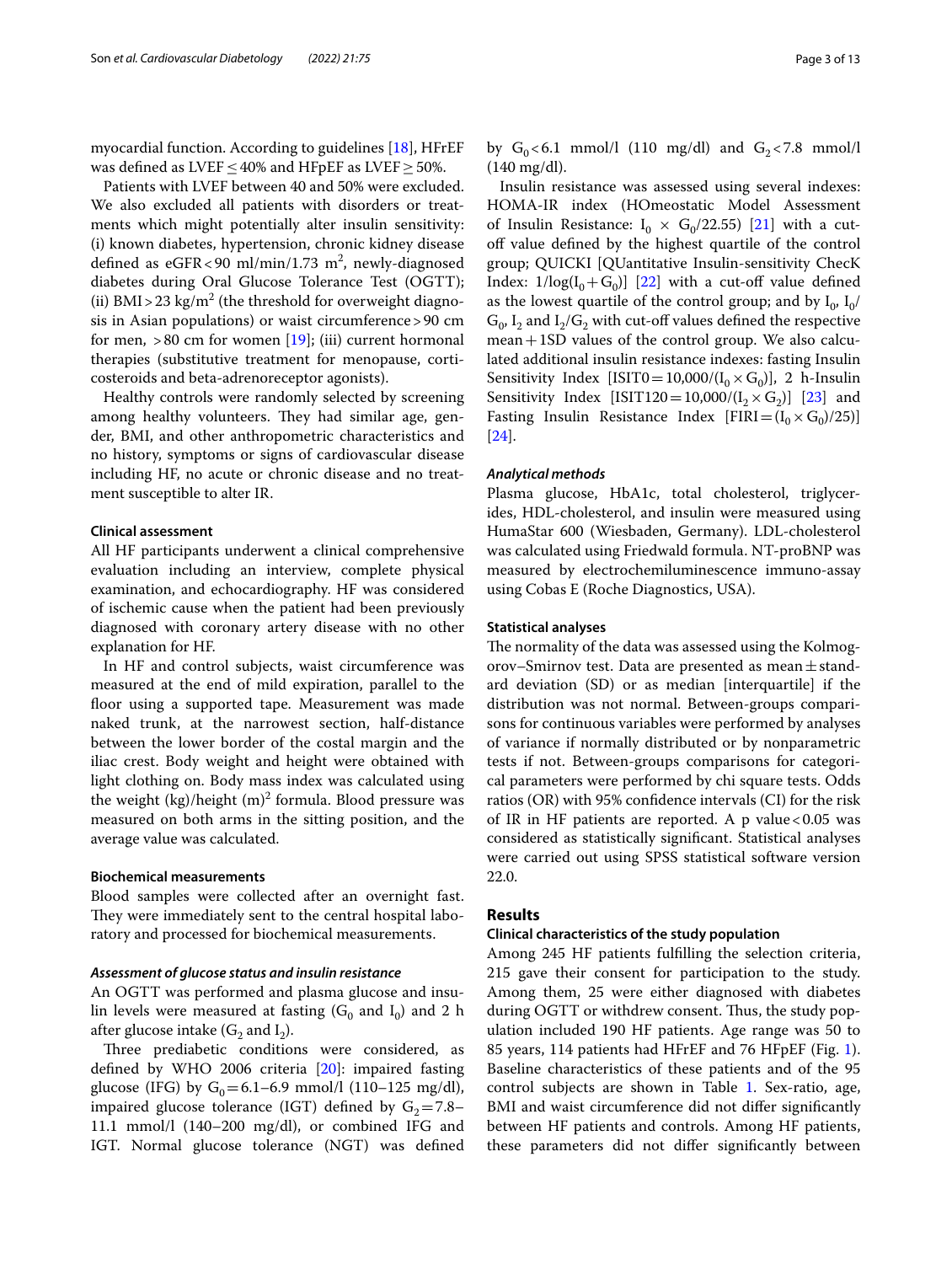

<span id="page-3-0"></span>those with HFrEF and those with HFpEF. Total and LDL cholesterol were higher in HFrEF patients. Cardiac ischemic disease was the main cause of HF (92.6%).

Compared to HFpEF patients, HFrEF patients had higher NT-pro-BNP levels, were more often in NYHA functional class III or IV, and had more often HF from ischemic cause (Table [1\)](#page-4-0).

## **Glycemic status**

Based on OGTT results, the prevalence of prediabetes was signifcantly higher in HF patients compared to control subjects  $(63.2\% \text{ vs } 24.2\% \text{, respectively}; \text{ p} < 0.0001).$ Among HF patients, the prevalence of IGT was signifcantly higher and the prevalence of NGT signifcantly lower ( $p < 0.0001$ ) in patients with HFrEF compared to those with HFpEF (Table [1](#page-4-0)).

Compared to control subjects,  $G_0$  and  $G_2$ , and  $I_0$  and  $I_2$ were higher in HF patients. HbA1c levels did not difer signifcantly, and none of the HF patients had an HbA1c level  $\geq$  6.5%. G<sub>0</sub> and G<sub>2</sub> were higher in HFrEF compared to HFpEF patients, without signifcant diference for HbA1c levels (Table [1\)](#page-4-0).

## **Prevalence of insulin resistance in patients with HFrEF and HFpEF**

Most of the IR indexes difered signifcantly between HF patients and controls. HOMA-IR,  $I_2/G_2$  and FIRI were higher, and ISIT0 and ISIT120 lower in HF patients compared to controls. Compared to HFpEF patients, HFrEF patients had higher HOMA-IR with a trend for higher FIRI and lower ISIT0 (Table [2](#page-5-0)).

We then considered the cut-off values of IR indexes on the basis of values in the control group. The cut-off values were 2.53 (highest quartile) for HOMA-IR index; 0.33 (lowest quartile) for QUICKI and the mean  $+1SD$ for  $I_0/G_0$  and  $I_2/G_2$  indexes in the control group. The prevalence of IR as defned by values over the cut-of values according to HOMA-IR was signifcantly higher in patients with HFrEF and HFpEF (58.8% and 50.0%, respectively) than in the control group  $(p < 0.001)$ . Based on the other IR indexes including  $I_0/G_0$ ,  $I_2/G_2$ and QUICKI, the prevalence of IR in HFrEF and HFpEF groups was 30.7% to 60.5% and 26.3% to 50%, respectively, without signifcant diference between the two groups (Table [3](#page-5-1)).

#### **Likelihood of IR in HF patients**

Compared to controls, HFrEF patients had a highly signifcant likelihood of IR according to these cut-of values for all the indexes with very high OR, especially for HOMA index and QUICKI. The same significant trend (except for  $I_2/G_2$ ) was observed in HFpEF patients. Meanwhile, there was no signifcant diference between HFrEF and HFpEF populations for the risk of IR based on any of these indexes (Table [4](#page-5-2)).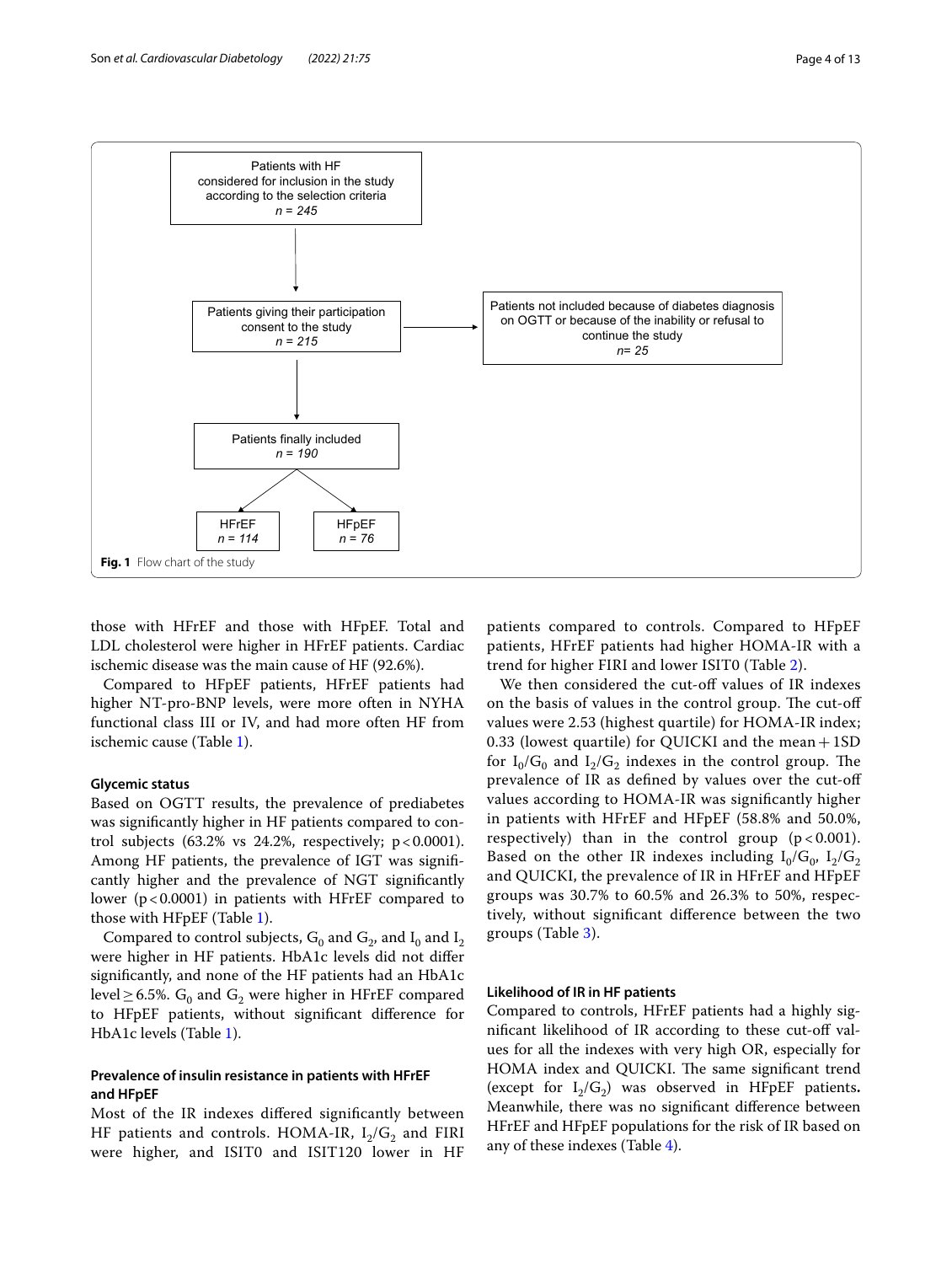## <span id="page-4-0"></span>**Table 1** Characteristics of the study population

|                                               | <b>HF</b> patients |                         |                   | $p^*$    | <b>Controls</b>  | $p^{**}$ |  |
|-----------------------------------------------|--------------------|-------------------------|-------------------|----------|------------------|----------|--|
|                                               | <b>Total HF</b>    | <b>HFrEF</b>            | <b>HFpEF</b>      |          |                  |          |  |
|                                               | $(n = 190)$        | $(n = 114)$<br>$(n=76)$ |                   |          | $(n=95)$         |          |  |
| Gender (%)                                    |                    |                         |                   |          |                  |          |  |
| Male                                          | 95 (50)            | 55 (48.2)               | 40 (52.6)         | 0.813    | 46 (48.4)        | 0.802    |  |
| Female                                        | 95 (50)            | 59 (51.8)               | 36 (47.4)         |          | 49 (51.6)        |          |  |
| Age (years)                                   | $70.1 \pm 14.5$    | $70.5 \pm 14.0$         | $69.5 \pm 15.4$   | 0.162    | $66.7 \pm 14.7$  | 0.064    |  |
| BMI ( $kg/m2$ )                               | $19.7 \pm 1.5$     | $19.8 \pm 1.4$          | $19.5 \pm 1.6$    | 0.202    | $19.9 \pm 2.0$   | 0.091    |  |
| Waist circumference (cm)                      | 74.4 ± 4.3         | $74.2 \pm 4.2$          | $74.6 \pm 4.6$    | 0.411    | $74.6 \pm 4.3$   | 0.743    |  |
| Systolic BP (mmHg)                            | $116.5 \pm 15.4$   | $117.5 \pm 15.8$        | $115.0 \pm 14.7$  | 0.233    | $114.3 \pm 12.0$ | 0.223    |  |
| Diastolic BP (mmHg)                           | $71.1 \pm 10.4$    | $71.3 \pm 10.3$         | 70.9 ± 10.7       | 0.646    | 71.7±9.4         | 0.646    |  |
| LVEF (%)                                      | 42.9±14.4          | $32.2 \pm 5.8$          | $58.9 \pm 6.3$    | < 0.001  |                  |          |  |
| HF ischemic etiology (%)                      | 176 (92.6)         | 110 (96.5%)             | 66 (86.8%)        | 0.013    |                  |          |  |
| NYHA class                                    |                    |                         |                   |          |                  |          |  |
| $\, \parallel$                                | 32 (16.8)          | 9(7.9)                  | 23 (30.3)         | < 0.0001 |                  |          |  |
| $\ensuremath{\left\vert \right\vert }\xspace$ | 150 (78.9)         | 97 (85.1)               | 53 (69.7)         |          |                  |          |  |
| $\mathsf{IV}$                                 | 8(4.2)             | 8(7.0)                  | 0(0)              |          |                  |          |  |
| NT-pro-BNP (pg/ml)                            | 9931±7747          | 11,550 ± 8702           | 7504±5215         | < 0.0001 |                  |          |  |
| HbA1c (%)                                     | $5.70 \pm 0.50$    | $5.71 \pm 0.50$         | $5.70 \pm 0.51$   | 0.81     |                  |          |  |
| HbA1c $\geq$ 6.5% (%)                         | 0                  | $\mathbf 0$             | $\mathbf 0$       |          |                  |          |  |
| $G_0$ (mmol/l)                                | $5.28 \pm 0.79$    | $5.37 \pm 0.76$         | $5.13 \pm 0.82$   | < 0.0001 | $4.81 \pm 0.81$  | < 0.0001 |  |
| $G2$ (mmol/l)                                 | $8.07 \pm 1.18$    | $7.83 \pm 1.14$         | $6.93 \pm 0.93$   | < 0.0001 | $7.13 \pm 1.73$  | < 0.0001 |  |
| $I_0(\mu U/ml)$                               | 12.1 [5.3-23.7]    | 12.6 [5.5-26.4]         | 11.1 [4.5-21.7]   | 0.675    | $8.2$ [5.1-13.0] | 0.003    |  |
| $I_2(\mu U/ml)$                               | 90.3 [47.6-136.6]  | 95.0 [45.3-141.2]       | 73.6 [48.0-127.0] | 0.054    | 50.0 [24.0-96.0] | < 0.0001 |  |
| Total cholesterol (mmol/l)                    | $4.17 \pm 1.50$    | $4.44 \pm 1.66$         | $3.77 \pm 1.13$   | 0.03     |                  |          |  |
| Triglycerides (mmol/l)                        | $1.57 \pm 1.13$    | $1.74 \pm 1.33$         | $1.32 \pm 0.64$   | 0.13     |                  |          |  |
| LDL-cholesterol (mmol/l)                      | $2.62 \pm 0.98$    | $2.78 \pm 1.04$         | $2.38 \pm 0.82$   | 0.05     |                  |          |  |
| HDL-cholesterol (mmol/l)                      | $1.01 \pm 0.30$    | $1.04 \pm 0.31$         | $0.97 \pm 0.28$   | 0.113    |                  |          |  |
| Glycemic status (%)                           |                    |                         |                   |          |                  |          |  |
| IFG alone                                     | 4(2.1)             | 4(2.1)                  | 0                 | 0.032    | 6(6.3)           | < 0.0001 |  |
| IGT alone                                     | 94 (49.5)          | 64 (56.1)               | 30 (39.5)         |          | 15 (15.8)        |          |  |
| $IGT + IFG$                                   | 22(11.6)           | 11(9.6)                 | 11(14.5)          |          | 2(2.1)           |          |  |
| <b>NGT</b>                                    | 70 (36.8)          | 35 (30.7)               | 35 (46.1)         |          | 72 (75.8)        |          |  |
| Medications (%)                               |                    |                         |                   |          |                  |          |  |
| ACEIs/ARBs                                    | 88 (46.3)          | 70 (61.4)               | 18 (23.7)         | < 0.0001 |                  |          |  |
| Aldosterone antagonists                       | 61(32.1)           | 61 (53.5)               | 0(0)              | < 0.0001 |                  |          |  |
| Beta-blockers                                 | 120 (63.2)         | 91 (79.8)               | 29 (38.2)         | < 0.0001 |                  |          |  |
| Diuretics                                     | 52 (27.4)          | 46 (40.4)               | 6(7.9)            | < 0.0001 |                  |          |  |
| Ivabradine                                    | 40 (21.1)          | 36 (31.6)               | 4(5.3)            | < 0.0001 |                  |          |  |
| Digoxin                                       | 13(6.8)            | 13(11.4)                | 0(0)              | 0.002    |                  |          |  |
| Antiplatelets                                 | 176 (92.6)         | 110 (96.5)              | 66 (86.8)         | 0.014    |                  |          |  |
| Statin                                        | 159 (83.7)         | 98 (86.0)               | 61(80.3)          | 0.310    |                  |          |  |
| Nitrate                                       | 31(16.3)           | 19 (16.7)               | 12 (15.8)         | 0.950    |                  |          |  |

*ACEIs/ARBs* angiotensin-converting-enzyme inhibitors/angiotensin II receptor blockers; *BP* blood pressure; *HF* heart failure; *HFrEF* and *HFpEF* HF with reduced and preserved ejection fraction; *BMI* body mass index; G<sub>o</sub> and I<sub>o</sub> plasma glucose and insulin levels measured fasting; G<sub>2</sub> and I<sub>2</sub> plasma glucose and insulin levels measured<br>2 h after glucose intake; IFG impaired fasting Peptide; *NYHA* New-York Heart Association

\*p values for comparisons between HFrEF and HFpEF patients

**\*\***p for comparisons between the total HF group and the control group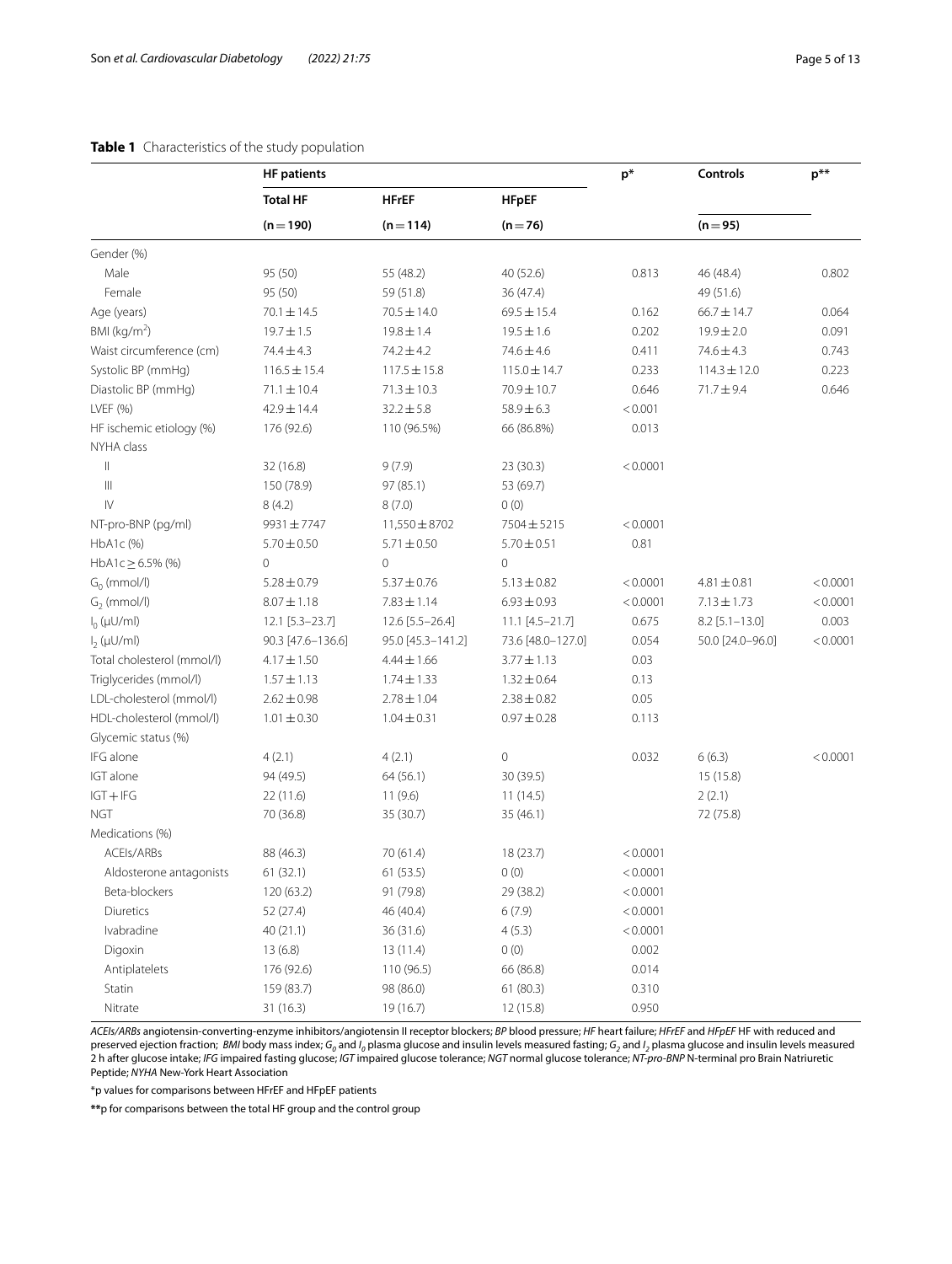## <span id="page-5-0"></span>**Table 2** Comparisons of the indexes of insulin resistance in HF groups and in the control group

|                   | <b>HF</b> patients              |                        |                        | p        | <b>Controls</b>    | $p*$     |
|-------------------|---------------------------------|------------------------|------------------------|----------|--------------------|----------|
|                   | <b>Total HF</b><br><b>HFrEF</b> |                        | <b>HFpEF</b>           |          |                    |          |
|                   | $(n=190)$                       | $(n=114)$              | $(n=76)$               |          | $(n = 95)$         |          |
| <b>HOMA-IR</b>    | $4.10 + 3.70$                   | $4.51 + 3.89$          | $3.49 \pm 3.31$        | < 0.0001 | $1.86 + 1.01$      | < 0.0001 |
| $I_0/G_0$         | 2.34 [6.40-17.76]               | 2.37 [1.10-4.75]       | 2.12 [0.89-4.05]       | 0.882    | 1.80 [1.10-2.60]   | 0.146    |
| $I_2/G_2$         | 11.18 [6.40-17.76]              | 11.60 [6.46-19.56]     | 9.76 [6.29-16.08]      | 0.183    | 7.10 [3.60-13.00]  | < 0.0001 |
| <b>QUICKI</b>     | $0.63 \pm 0.25$                 | $0.61 \pm 0.27$        | $0.65 \pm 0.23$        | 0.416    | $0.65 + 0.11$      | 0.452    |
| ISIT <sub>0</sub> | 8.53 [4.02-21.45]               | 7.89 [3.50-20.17]      | 9.74 [5.03-27.03]      | 0.079    | 14.19 [9.03-22.05] | < 0.0001 |
| <b>ISIT120</b>    | $0.76$ $[0.47 - 1.63]$          | $0.70$ $[0.44 - 1.68]$ | $0.96$ $[0.53 - 1.63]$ | 0.213    | 1.72 [0.83-3.73]   | < 0.0001 |
| <b>FIRI</b>       | 2.60 [1.04-5.53]                | 2.81 [1.10-6.36]       | 2.28 [0.82-4.41]       | 0.079    | $1.57$ [1.01-2.46] | < 0.0001 |

*FIRI* fasting insulin resistance index; *I 0/G0* plasma insulin/glucose ratio measured at fasting; *I 2/G2* plasma insulin/glucose ratio measured 2 h after glucose intake; *HOMA-IR* homeostatic model assessment of insulin resistance; *ISIT0* fasting insulin sensitivity index; *ISIT120* 2 h-insulin sensitivity index; *QUICKI* quantitative insulinsensitivity check index

p: comparisons between HFrEF and HFpEF

p\*: comparisons between the total HF group and control group

<span id="page-5-1"></span>Table 3 Percentages of patients with insulin resistance indexes above (for HOMA-IR, I<sub>o</sub>/G<sub>o</sub>, I<sub>2</sub>/G<sub>2</sub>) or below (for QUICKI) the respective cut-off values

| Index          | <b>Cut-off Value</b> | HF groups    |           |           | р     | Control group | $p^*$    |
|----------------|----------------------|--------------|-----------|-----------|-------|---------------|----------|
|                |                      | Total HF (%) | HFrEF (%) | HFpEF (%) |       | (%)           |          |
| <b>HOMA-IR</b> | 2.53                 | 55.3         | 58.8      | 50.0      | 0.236 | 26.3          | < 0.0001 |
| $I_0/G_0$      | 3.81                 | 30.0         | 31.6      | 27.6      | 0.563 | 13.7          | 0.008    |
| $I_2/G_2$      | 14.54                | 28.9         | 30.7      | 26.3      | 0.516 | 17.9          | 0.103    |
| <b>QUICKI</b>  | 0.33                 | 56.3         | 60.5      | 50.0      | 0.153 | 30.5          | < 0.0001 |

*HOMA-IR* homeostatic model assessment of insulin resistance; /<sub>o</sub>/G<sub>0</sub> plasma insulin/glucose ratio measured at fasting; /<sub>2</sub>/G<sub>2</sub> plasma insulin/glucose ratio measured 2 h after glucose intake; *QUICKI* quantitative insulin-sensitivity check index

p: comparisons between HFrEF and HFpEF groups

p\*: comparisons between the total HF group and the control group

<span id="page-5-2"></span>

|  |  |  | Table 4 Odds ratios for the risk of IR in HFrEF and HFpEF groups compared to controls and between HF groups |  |
|--|--|--|-------------------------------------------------------------------------------------------------------------|--|
|  |  |  |                                                                                                             |  |

| Index          | OR (CI 95%)                  |                               |                               |  |  |  |  |
|----------------|------------------------------|-------------------------------|-------------------------------|--|--|--|--|
|                | <b>HFrEF</b> vs controls     | <b>HFpEF</b> vs controls      | <b>HFrEF vs HFpEF</b>         |  |  |  |  |
| <b>HOMA-IR</b> | 4.00 (2.21-7.76) $p < 0.001$ | 2.81 (1.48–5.32) $p < 0.001$  | 1.43 $(0.71 - 2.56) p > 0.05$ |  |  |  |  |
| $I_0/G_0$      | 2.91 (1.44-5.90) $p < 0.05$  | 2.41 (1.11-5.21) $p < 0.05$   | 1.21 $(0.64 - 2.29) p > 0.05$ |  |  |  |  |
| $I_2/G_2$      | 2.03 (1.05-3.93) $p < 0.05$  | 1.64 (0.79 - 3.41) $p > 0.05$ | 1.24 (0.65-2.37) $p > 0.05$   |  |  |  |  |
| QUICKI         | 3.49 (1.96-6.21) $p < 0.001$ | 2.76 (1.22-4.26) $p < 0.01$   | 1.53 (0.57-1.09) $p > 0.05$   |  |  |  |  |

Numbers marked in bold indicate a significant OR ( $p < 0.05$ )

*HOMA-IR* homeostatic model assessment of insulin resistance; /<sub>o</sub>/G<sub>0</sub> plasma insulin/glucose ratio measured at fasting; /<sub>2</sub>/G<sub>2</sub> plasma insulin/glucose ratio measured 2 h after glucose intake; *QUICKI* quantitative insulin-sensitivity check index; 95% *CI* confdence interval; *OR* odd ratio

## **Comparison between HF patients with or without prediabetes and with or without IR**

Among HFrEF and HFpEF patients considered separately, those with prediabetes were more often in high NYHA class and had higher NT-proBNP level and lower LVEF than those with NGT. IR was also more pronounced in those patients as shown by signifcantly diferent values for all the IR indexes and higher glycemic levels, with no other diference for clinical or biological parameters nor for the etiology of HF (Table [5](#page-6-0)). Similar trends were found in patients with IR (as defined by HOMA-IR  $\geq$  2.53) compared to those without, with no signifcant diference for BMI, waist circumference and lipid parameters. Nevertheless, more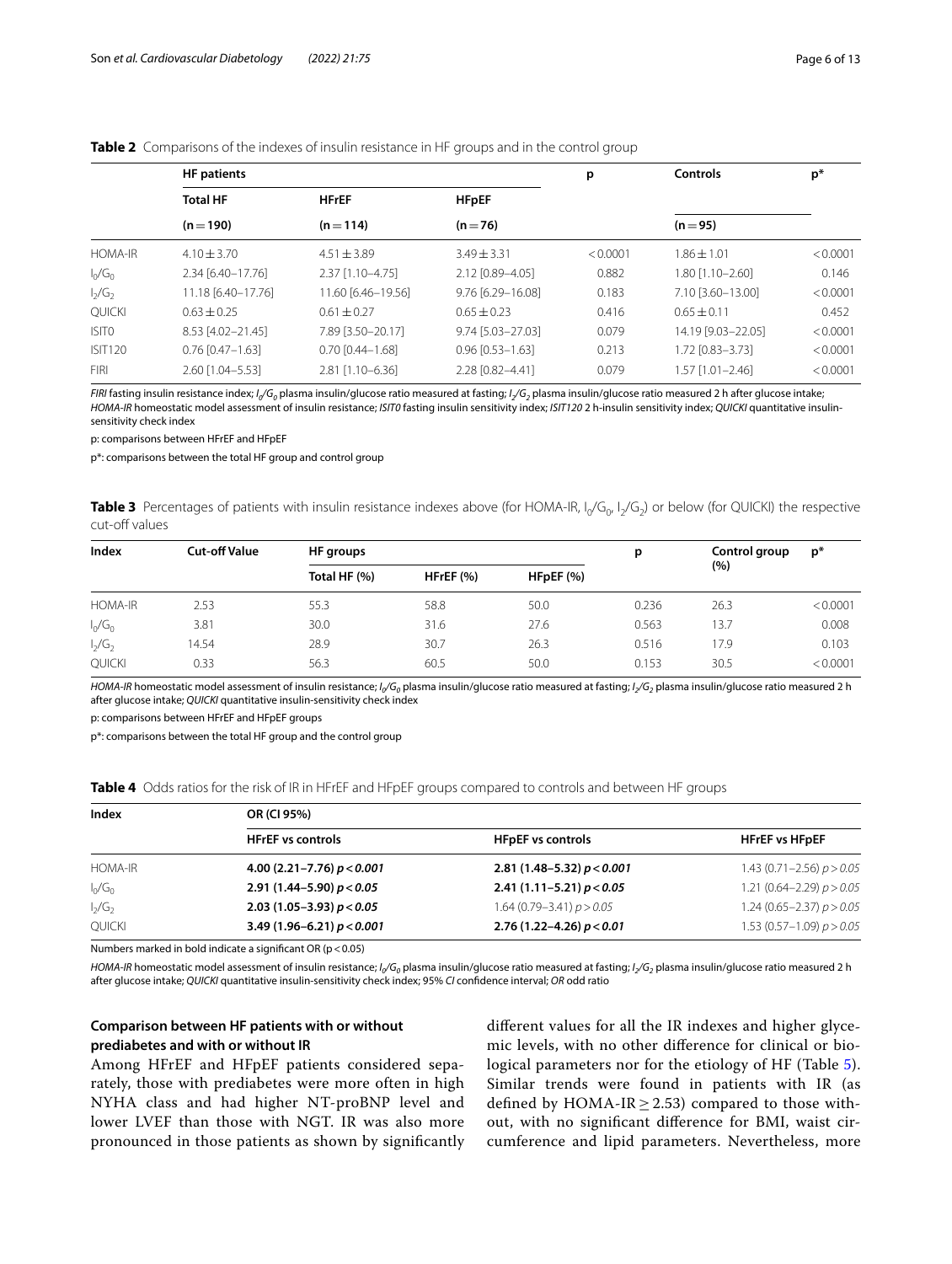|                            | <b>HFrEF</b>        |                     |          | <b>HFpEF</b>        |                    |          |  |  |  |
|----------------------------|---------------------|---------------------|----------|---------------------|--------------------|----------|--|--|--|
|                            | <b>Prediabetes</b>  | <b>NGT</b>          | p values | <b>Prediabetes</b>  | <b>NGT</b>         | p values |  |  |  |
|                            | $(n=79)$            | $(n=35)$            |          | $(n=41)$            | $(n=35)$           |          |  |  |  |
| Gender (%)                 |                     |                     |          |                     |                    |          |  |  |  |
| Male                       | 37 (46.8)           | 18(51.4)            | 0.651    | 24 (58.5)           | 16(45.7)           | 0.264    |  |  |  |
| Female                     | 42 (53.2)           | 17 (48.6)           |          | 17(41.5)            | 19 (54.3)          |          |  |  |  |
| Age (years)                | $70.8 \pm 13.7$     | 69.9±14.8           | 0.775    | $69.8 \pm 15.7$     | $69.2 \pm 15.3$    | 0.865    |  |  |  |
| Waist circumference (cm)   | $74.5 \pm 3.9$      | 73.7±4.9            | 0.391    | $75.2 \pm 4.5$      | $73.8 \pm 4.6$     | 0.197    |  |  |  |
| BMI ( $kg/m2$ )            | $19.7 \pm 1.4$      | $19.9 \pm 1.3$      | 0.438    | $19.4 \pm 1.6$      | $19.5 \pm 1.6$     | 0.852    |  |  |  |
| Systolic BP (mmHg)         | $117.7 \pm 16.1$    | $117.0 \pm 15.4$    | 0.833    | $114.0 \pm 13.0$    | $116.3 \pm 16.5$   | 0.503    |  |  |  |
| Diastolic BP (mmHg)        | $71.2 \pm 10.3$     | $71.3 \pm 10.4$     | 0.972    | $70.6 \pm 9.1$      | $71.3 \pm 12.4$    | 0.762    |  |  |  |
| LVEF (%)                   | $30.9 \pm 6.2$      | $35.2 \pm 5.6$      | < 0.0001 | $57.6 \pm 6.1$      | $60.5 \pm 6.2$     | 0.044    |  |  |  |
| HF ischemic etiology (%)   | 76 (96.2)           | 34 (97.1)           | 0.801    | 34 (82.9)           | 33 (91.4)          | 0.274    |  |  |  |
| NYHA class                 |                     |                     |          |                     |                    |          |  |  |  |
| $\parallel$                | 2(2.5)              | 7(20.0)             | < 0.001  | 7(17.1)             | 16(45.7)           | 0.007    |  |  |  |
| $\parallel \parallel$      | 69 (87.3)           | 28 (80)             |          | 34 (82.9)           | 19 (54.3)          |          |  |  |  |
| $\mathsf{IV}$              | 8(10.1)             | $\overline{0}$      |          |                     |                    |          |  |  |  |
| NT-pro-BNP (pg/ml)         | 13,138 ± 9088       | 7964 ± 6566         | 0.003    | $9032 \pm 5296$     | $5715 \pm 4569$    | 0.005    |  |  |  |
| HbA1c (%)                  | $5.71 \pm 0.50$     | $5.72 \pm 0.50$     | 0.885    | $5.64 \pm 0.56$     | $5.75 \pm 0.46$    | 0.356    |  |  |  |
| Total cholesterol (mmol/l) | $4.60 \pm 1.87$     | $4.08 \pm 1.02$     | 0.127    | $3.55 \pm 0.95$     | $4.05 \pm 1.27$    | 0.056    |  |  |  |
| Triglycerides (mmol/l)     | $1.82 \pm 1.47$     | $1.57 \pm 0.98$     | 0.358    | $1.28 \pm 0.61$     | $1.39 \pm 0.69$    | 0.461    |  |  |  |
| LDL-cholesterol (mmol/l)   | $2.86 \pm 1.14$     | $2.62 \pm 0.80$     | 0.271    | $2.24 \pm 0.73$     | $2.54 \pm 0.91$    | 0.120    |  |  |  |
| HDL-cholesterol (mmol/l)   | $1.05 \pm 0.32$     | $1.04 \pm 0.33$     | 0.942    | $0.95 \pm 0.30$     | $0.99 \pm 0.28$    | 0.518    |  |  |  |
| Glycemic status            |                     |                     |          |                     |                    |          |  |  |  |
| NGT, n (%)                 | $\overline{0}$      | 35 (100%)           | < 0.0001 | $\mathsf{O}\xspace$ | 35 (100)           | < 0.0001 |  |  |  |
| IGT alone, n (%)           | 64 (81)             | $\mathbf 0$         |          | 30 (73.2)           | $\overline{0}$     |          |  |  |  |
| IFG alone, n (%)           | 4(5.1)              | 0                   |          | $\overline{0}$      | $\circ$            |          |  |  |  |
| $IGT + IFG, n$ (%)         | 11(13.9)            | $\Omega$            |          | 11(26.8)            | $\Omega$           |          |  |  |  |
| $G_0$ (mmol/l)             | $5.57 \pm 0.74$     | $4.95 \pm 0.64$     | < 0.0001 | $5.43 \pm 0.83$     | $4.80 \pm 0.68$    | < 0.001  |  |  |  |
| $G2$ (mmol/l)              | $8.84 \pm 0.81$     | $6.88 \pm 0.62$     | < 0.0001 | $8.70 \pm 0.72$     | $6.81 \pm 0.54$    | < 0.0001 |  |  |  |
| $I_0/G_0$                  | 3.15 [1.92-6.16]    | 1.06 [0.53-2.00]    | < 0.0001 | 2.82 [1.48-4.85]    | 1.32 [0.57-3.32]   | 0.066    |  |  |  |
| $I_2/G_2$                  | 13.56 [10.10-22.06] | 7.80 [2.85-12.05]   | 0.007    | 11.28 [8.11-26.29]  | 7.70 [4.10-12.46]  | 0.021    |  |  |  |
| QUICKI                     | $0.53 \pm 0.16$     | $0.79 \pm 0.36$     | < 0.0001 | $0.56 \pm 0.14$     | $0.74 \pm 0.27$    | < 0.0001 |  |  |  |
| <b>ISITO</b>               | 4.89 [2.94-10.13]   | 21.38 [10.65-40.21] | < 0.0001 | 7.42 [3.65-14.89]   | 19.25 [6.05-43.27] | 0.001    |  |  |  |
| <b>ISIT120</b>             | $0.56$ [0.33-0.76]  | 2.23 [0.81-4.28]    | < 0.0001 | $0.66$ [0.30-1.05]  | 1.55 [0.90-3.39]   | < 0.0001 |  |  |  |
| <b>FIRI</b>                | 4.54 [2.19-7.56]    | 1.04 [0.55-2.09]    | < 0.0001 | 2.99 [1.51-6.09]    | $1.15$ [0.51-3.68] | 0.001    |  |  |  |

<span id="page-6-0"></span>**Table 5** Comparisons of HFrEF and HFpEF patients by glycemic status, i.e., with either prediabetes or normoglycemia

*BMI* body mass index; *BP* blood pressure; FIRI fasting insulin resistance index; G<sub>0</sub> and I<sub>0</sub> plasma glucose and insulin levels measured fasting; G<sub>2</sub> and I<sub>2</sub> plasma glucose and insulin levels measured 2 h after glucose intake; *HF* heart failure; *HFrEF* and *HFpEF* HF with reduced and preserved ejection fraction; *HOMA-IR* homeostatic model assessment of insulin resistance; *IFG* impaired fasting glucose; *IGT* impaired glucose tolerance; *ISIT0* fasting insulin sensitivity index; *ISIT120* 2 h-insulin sensitivity index; *NGT* normal glucose tolerance; *NT-pro-BNP* N-terminal pro Brain Natriuretic Peptide; *NYHA* New-York Heart Association; *QUICKI* quantitative insulin-sensitivity check index

patients with dysglycemia were found among patients with IR (Table [6\)](#page-7-0).

## **Discussion**

The most important findings of this study are that in a Vietnamese population of patients with HF and no diabetes, overweight or hypertension, (i) the prevalence of prediabetes and IR is high, (ii) prediabetes and IR are

associated with a higher degree of HF, (iii) both fndings afect similarly HFrEF and HFpEF patients.

**Prediabetes, an underdiagnosed condition and a marker of worse cardiac function in patients with HFrEF or HFpEF** It is commonly agreed that 20–30% of patients with HFrEF have had a previous diagnosis of diabetes. European guidelines on diabetes, prediabetes and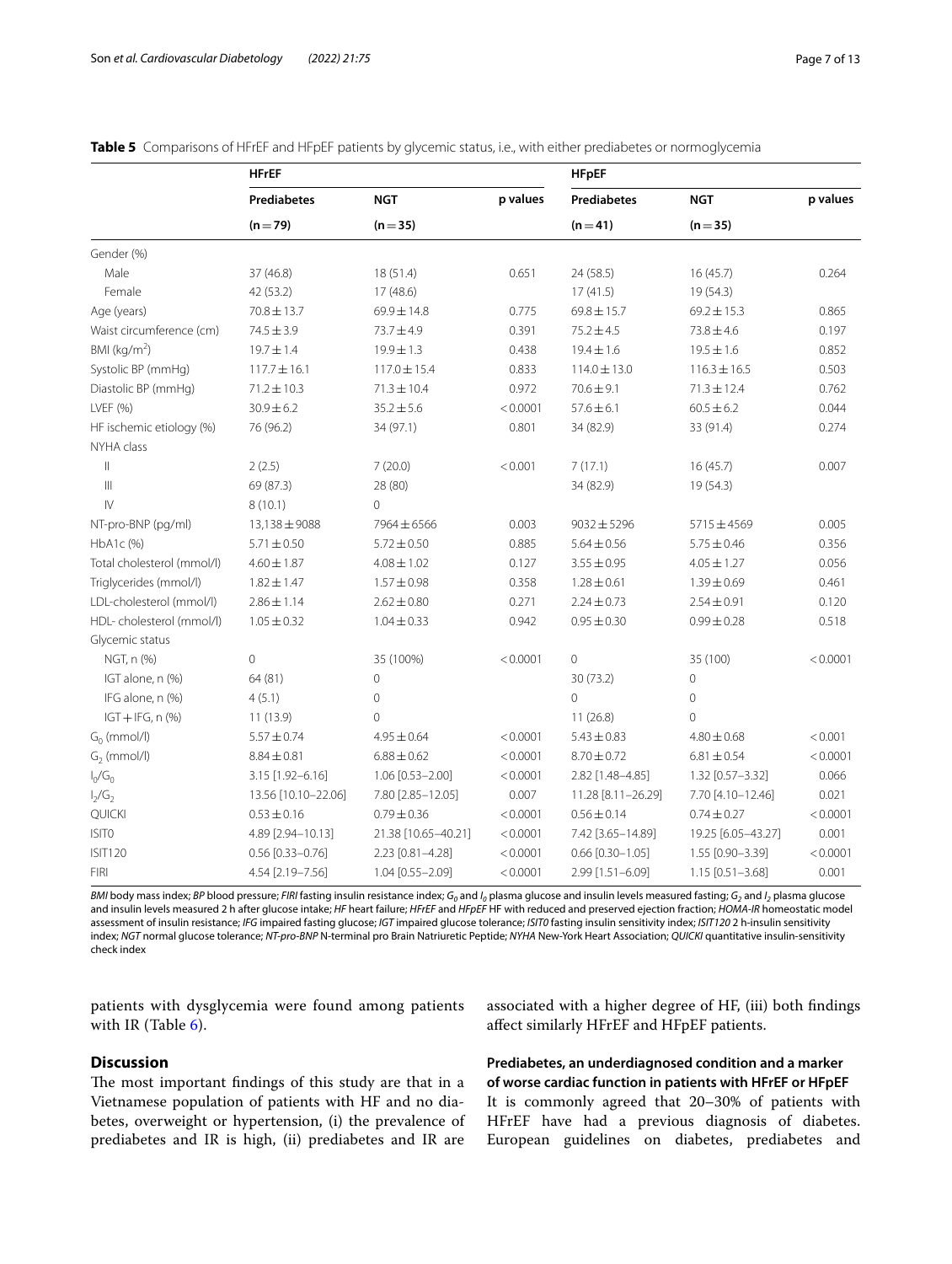|                            | HFrEF               |                     |          | <b>HFpEF</b>        |                        |          |  |  |
|----------------------------|---------------------|---------------------|----------|---------------------|------------------------|----------|--|--|
|                            | $HOMA \geq 2.53$    | HOMA < 2.53         | p values | $HOMA \geq 2.53$    | HOMA < 2.53            | p values |  |  |
|                            | $(n=67)$            | $(n=47)$            |          | $(n=38)$            | $(n=38)$               |          |  |  |
| Gender (%)                 |                     |                     |          |                     |                        |          |  |  |
| Male                       | 31 (46.3)           | 24(51.1)            | 0.614    | 17(44.7)            | 23(60.5)               | 0.168    |  |  |
| Female                     | 36 (53.7)           | 23 (48.9)           |          | 21(55.3)            | 15 (39.5)              |          |  |  |
| Age (years)                | $70.3 \pm 13.2$     | $70.8 \pm 15.1$     | 0.849    | $71.1 \pm 13.7$     | 67.9±17.0              | 0.367    |  |  |
| BMI ( $kg/m2$ )            | $19.8 \pm 1.5$      | $19.8 \pm 1.1$      | 0.915    | $19.7 \pm 1.6$      | $19.3 \pm 1.7$         | 0.294    |  |  |
| Waist circumference (cm)   | 74.7±3.9            | $73.5 \pm 4.5$      | 0.138    | $75.0 \pm 4.5$      | 74.2 ± 4.7             | 0.441    |  |  |
| Systolic BP (mmHg)         | 116.9±14.4          | $118.3 \pm 17.7$    | 0.661    | $118.3 \pm 13.1$    | $111.8 \pm 15.6$       | 0.052    |  |  |
| Diastolic BP (mmHq)        | $71.1 \pm 9.2$      | $71.5 \pm 11.8$     | 0.817    | $73.5 \pm 9.59$     | $68.3 \pm 11.3$        | 0.034    |  |  |
| LVEF (%)                   | $29.6 \pm 5.9$      | $36.0 \pm 3.1$      | < 0.0001 | $54.5 \pm 3.2$      | $63.3 \pm 5.5$         | < 0.0001 |  |  |
| HF ischemic etiology (%)   | 65 (97.0)           | 45 (95.7)           | 0.717    | 32 (84.2)           | 34 (89.5)              | 0.497    |  |  |
| NYHA class                 |                     |                     |          |                     |                        |          |  |  |
| $\vert\vert$               | 1(1.5)              | 8 (17.0)            | < 0.001  | 3(7.9)              | 20 (52.6)              | < 0.0001 |  |  |
| $\  \ $                    | 58 (86.6)           | 39 (83.0)           |          | 35 (92.1)           | 18 (47.4)              |          |  |  |
| $\mathsf{I}\mathsf{V}$     | 8(11.9)             | 0(0)                |          | 0(0)                | $\circ$                |          |  |  |
| NT-pro-BNP (pg/ml)         | 15,046±9104         | $6565 \pm 4891$     | < 0.0001 | $10,857 \pm 4823$   | $4151 \pm 2962$        | < 0.0001 |  |  |
| HbA1c (%)                  | $5.68 \pm 0.51$     | $5.75 \pm 0.49$     | 0.487    | $5.66 \pm 0.56$     | $5.72 \pm 0.48$        | 0.588    |  |  |
| Total cholesterol (mmol/l) | $4.44 \pm 1.25$     | $4.44 \pm 2.14$     | 0.995    | $3.80 \pm 1.07$     | $3.76 \pm 1.20$        | 0.88     |  |  |
| Triglycerides (mmol/l)     | $1.89 \pm 1.33$     | $1.53 \pm 1.34$     | 0.163    | $1.46 \pm 0.71$     | $1.19 \pm 0.55$        | 0.075    |  |  |
| LDL-cholesterol (mmol/l)   | $2.78 \pm 0.89$     | $2.80 \pm 1.25$     | 0.937    | $2.44 \pm 0.77$     | $2.31 \pm 0.89$        | 0.518    |  |  |
| HDL-cholesterol (mmol/l)   | $1.01 \pm 0.30$     | $1.10 \pm 0.32$     | 0.214    | $0.97 \pm 0.29$     | $0.98 \pm 0.29$        | 0.937    |  |  |
| Glycemic status            |                     |                     |          |                     |                        |          |  |  |
| NGT, n (%)                 | 7(10.4)             | 28 (59.6)           | < 0.0001 | 12(31.6)            | 23 (60.5)              | 0.011    |  |  |
| IGT alone, n (%)           | 49 (73.1)           | 15(31.9)            |          | 19 (50)             | 11(28.9)               |          |  |  |
| IFG alone, n (%)           | 2(3.0)              | 2(4.3)              |          | $\Omega$            | 0                      |          |  |  |
| $IGT + IFG, n$ (%)         | 9(13.4)             | 2(4.3)              |          | 7(18.4)             | 4(10.5)                |          |  |  |
| $G_0$ (mmol/l)             | $5.56 \pm 0.68$     | $5.12 \pm 0.81$     | 0.002    | $5.33 \pm 0.78$     | $4.95 \pm 0.83$        | 0.039    |  |  |
| $G2$ (mmol/l)              | $8.78 \pm 0.90$     | $7.47 \pm 1.11$     | < 0.0001 | $8.30 \pm 1.12$     | $7.36 \pm 0.97$        | < 0.0001 |  |  |
| $I_0/G_0$                  | 3.95 [2.80-7.30]    | $0.92$ [0.55-1.25]  | < 0.0001 | 4.03 [3.20-5.05]    | $0.93$ $[0.50 - 1.41]$ | < 0.0001 |  |  |
| $I_2/G_2$                  | 15.17 [11.60-24.36] | 6.30 [2.85-9.80]    | < 0.0001 | 15.95 [10.52-27.41] | 6.33 [3.24-8.52]       | < 0.0001 |  |  |
| QUICKI                     | $0.48 \pm 0.05$     | $0.80 \pm 0.33$     | < 0.0001 | $0.49 \pm 0.05$     | $0.80 \pm 0.22$        | < 0.0001 |  |  |
| <b>ISITO</b>               | 4.09 [2.73-6.80]    | 21.89 [13.02-38.94] | < 0.0001 | 5.06 [3.43-7.26]    | 26.79 [13.63-43.27]    | < 0.0001 |  |  |
| <b>ISIT120</b>             | $0.50$ [0.30-0.67]  | 2.06 [0.92-3.53]    | < 0.0001 | $0.57$ [2.90-0.81]  | 1.63 [1.04-3.32]       | < 0.0001 |  |  |
| <b>FIRI</b>                | 5.43 [3.26-8.14]    | 1.02 [0.57-1.71]    | < 0.0001 | 4.39 [3.06-6.47]    | $0.83$ $[0.51 - 1.63]$ | < 0.0001 |  |  |

<span id="page-7-0"></span>**Table 6** Comparisons of HFrEF and HFpEF patients by insulin resistance status, i.e., with HOMA≥2.53 or<2.53

*BMI* body mass index; *BP* blood pressure; FIRI fasting insulin resistance index; G<sub>0</sub> and I<sub>0</sub> plasma glucose and insulin levels measured fasting; G<sub>2</sub> and I<sub>2</sub> plasma glucose and insulin levels measured 2 h after glucose intake; *HF* heart failure; *HFrEF* and *HFpEF* HF with reduced and preserved ejection fraction; *HOMA-IR* homeostatic model assessment of insulin resistance; *IFG* impaired fasting glucose; *IGT* impaired glucose tolerance; *ISIT0* fasting insulin sensitivity index; *ISIT120* 2 h-insulin sensitivity index; *NGT* normal glucose tolerance; *NT-pro-BNP* N-terminal pro Brain Natriuretic Peptide; *NYHA* New-York Heart Association; *QUICKI* quantitative insulin-sensitivity check index

cardiovascular disease recommend performing an OGTT in all patients with CVD and no known diabetes [\[25](#page-11-22)]. This recommendation is supported by data in patients with coronary disease [\[26\]](#page-11-23). In addition, the presence of prediabetes is associated with an increased risk of cardiovascular events and incident type 2 diabetes. In a series of stable subjects with prediabetes who underwent elective coronary angiography, the presence of subclinical myocardial necrosis as detected by high-sensitivity cardiac troponin T was reported to be prevalent and portend heightened long-term adverse cardiovascular event risk  $[27]$  $[27]$  $[27]$ . Thus, this marker may help to stratify cardiovascular risk in prediabetic subjects. Regarding the risk of HF, in the Multi-Ethnic Study of Atherosclerosis (MESA)  $HbA_{1c}$  and fasting plasma glucose in the diabetes but not in the prediabetes range were each associated with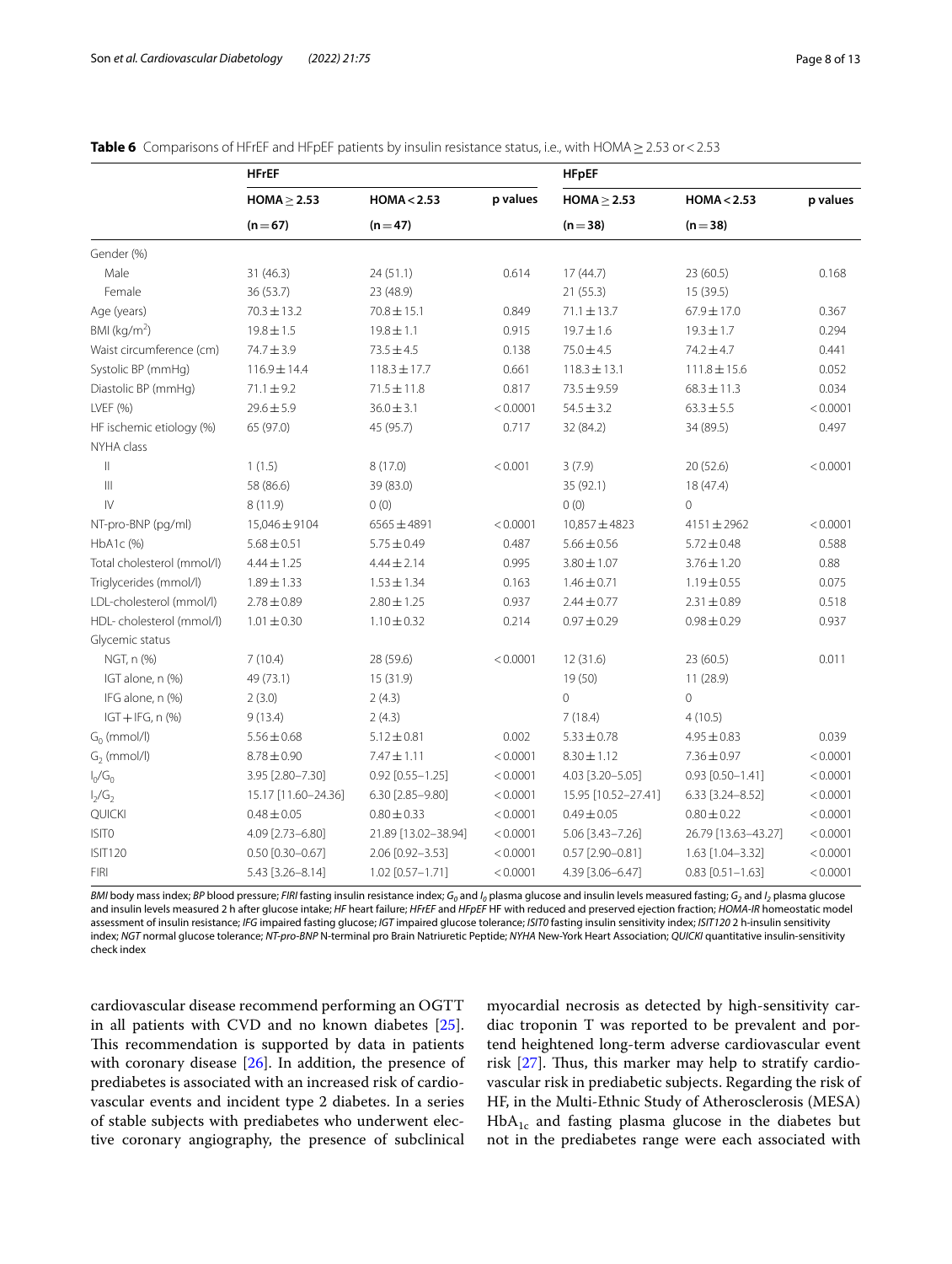higher risks of incident hospitalization for HF (HFpEF or HFrEF) [\[28\]](#page-11-25). Stratifying the risk of incident type 2 diabetes in prediabetic subjects using new markers [[29\]](#page-11-26) may also be helpful.

The reports on the frequency of glucose abnormalities in non-ischemic HF patients are scarce and included only a small number of participants [\[30](#page-11-27), [31\]](#page-11-28). In a series of 227 HFrEF patients who had an OGTT, 23% were classifed as having IGT and 18% as having newly diagnosed diabetes, and similar percentages were found in patients with either ischemic or non-ischemic HF [\[7\]](#page-11-4). In a subanalysis of the SUPPORT trial including 535 HF patients without known diabetes (18% with HFrEF and 62% with HFpEF), IGT was found in 23% of those participants [[32](#page-11-29)]. However, there was no published study comparing adequately the prevalence of newly diagnosed glucose disorders in HFrEF and HFpEF patients. In our study, we were careful to exclude not only patients with previously diagnosed diabetes but also those diagnosed with diabetes according to OGTT and HbA1c was<6.5% in all the participants. Furthermore, we excluded potential confounders such as overweight, hypertension, impaired renal function and current hormonal therapies that could have changed glucose metabolism. Compared with controls who had the same sex-ratio and BMI but were slightly younger, the prevalence of prediabetes (mostly IGT) during OGTT was more than doubled, reaching 63.2%, in HF participants. Noteworthy, if only fasting plasma glucose levels had been measured, 94 participants with IGT alone out of the 120 patients with prediabetes (78%) would have been undiagnosed.

Prediabetes afected slightly more patients with HFrEF than those with HFpEF (66% vs 54% respectively). When HFrEF and HFpEF patients were taken separately, those with prediabetes had more severe HF with a higher NYHA functional class and higher plasma NT-proBNP levels. Ultrasound-measured LVEF was lower in participants with prediabetes compared to their normoglycemic counterparts while age, gender, BMI, waist circumference, blood pressure, lipid levels and the proportion of ischemic HF did not difer signifcantly.

In HF patients, a subgroup analysis of CHARM study reported a remarkably high prevalence of dysglycemia as detected by HbA1c $\geq$ 6.0% irrespective of ejection fraction phenotype and an association between dysglycemia and a higher risk of adverse clinical outcomes [\[33](#page-11-30)]. However, HbA1c $\geq$  6.0% is not currently recognized as a cut-off point for dysglycemia and does not allow a clear diagnosis of glycemic status. The survival curve for HF patients with IGT or newly-diagnosed diabetes on OGTT was reported to be in intermediate positions between the curve for NGT and the one for previously diagnosed diabetes, with similar mortality rates for ischemic and non-ischemic HF [[7\]](#page-11-4). In line with that study, our results showing that prediabetes is associated with worse cardiac function in HFrEF and HFpEF highlights the use of OGTT in risk stratifcation. Further studies should investigate whether or not interventions in patients with prediabetes and more specifcally with IGT, may slow or reverse HF progression and related outcomes.

## **Insulin resistance, a highly prevalent disorder associated with worse cardiac function in patients with HFrEF or HFpEF**

In our study, various indexes were used to assess IR and IR was more pronounced in HF patients compared to healthy controls with a trend for more pronounced IR in HFrEF compared to HFpEF patients. When considering the cut-off values of IR indexes in the control group, the prevalence of IR was doubled in HF patients compared to controls. However, the prevalence of IR was close in both HF groups (58.8% and 50% according to HOMA-IR index, respectively) with no signifcant diference between HF groups for the risk of IR using several IR indexes. Our results are in line with previous studies reporting a high prevalence of IR among often overweight patients with HFrEF [\[13,](#page-11-10) [14](#page-11-11), [34](#page-11-31)]. Noteworthy, cardiac ischemic disease was form far the most frequent cause of HF (92.6%) in our population, and that could explain, at least partly, the high prevalence of prediabetes and IR we report. Only a few publications compared IR in HFrEF and HFpEF patients and usually on a limited number of patients. Our results are consistent with two previous studies showing no statistically signifcant diference for HOMA-IR in HFrEF and HFpEF patients [[14](#page-11-11), [34](#page-11-31)]. In a recent study including only 60 HF patients, fasting and dynamic measures of IR were performed in non-diabetic individuals with stable ambulatory HFrEF or HFpEF and showed more severe IR in patients with HFrEF on the dynamic tests [\[15\]](#page-11-12). Importantly, in our study, the high prevalence of IR was shown in both HFrEF and HFpEF patients and for the frst time after exclusion not only of the patients with previously diagnosed diabetes but also of those with newly diagnosed diabetes on OGTT and after exclusion of patients with overweight or hypertension and of other confounding factors. Furthermore, while most reports used only the HOMA-IR index to assess IR, our study demonstrates that combining this index with other indirect indexes contributes to identify IR risk in patients with HF. Specifcally, QUICKI index and  $I_0/G_0$  were relevant parameters to identify this risk and hence their use could be suggested in IR assessment. Further studies in larger populations will be useful to precise incremental insights of IR diferences between HFrEF and HFpEF patients.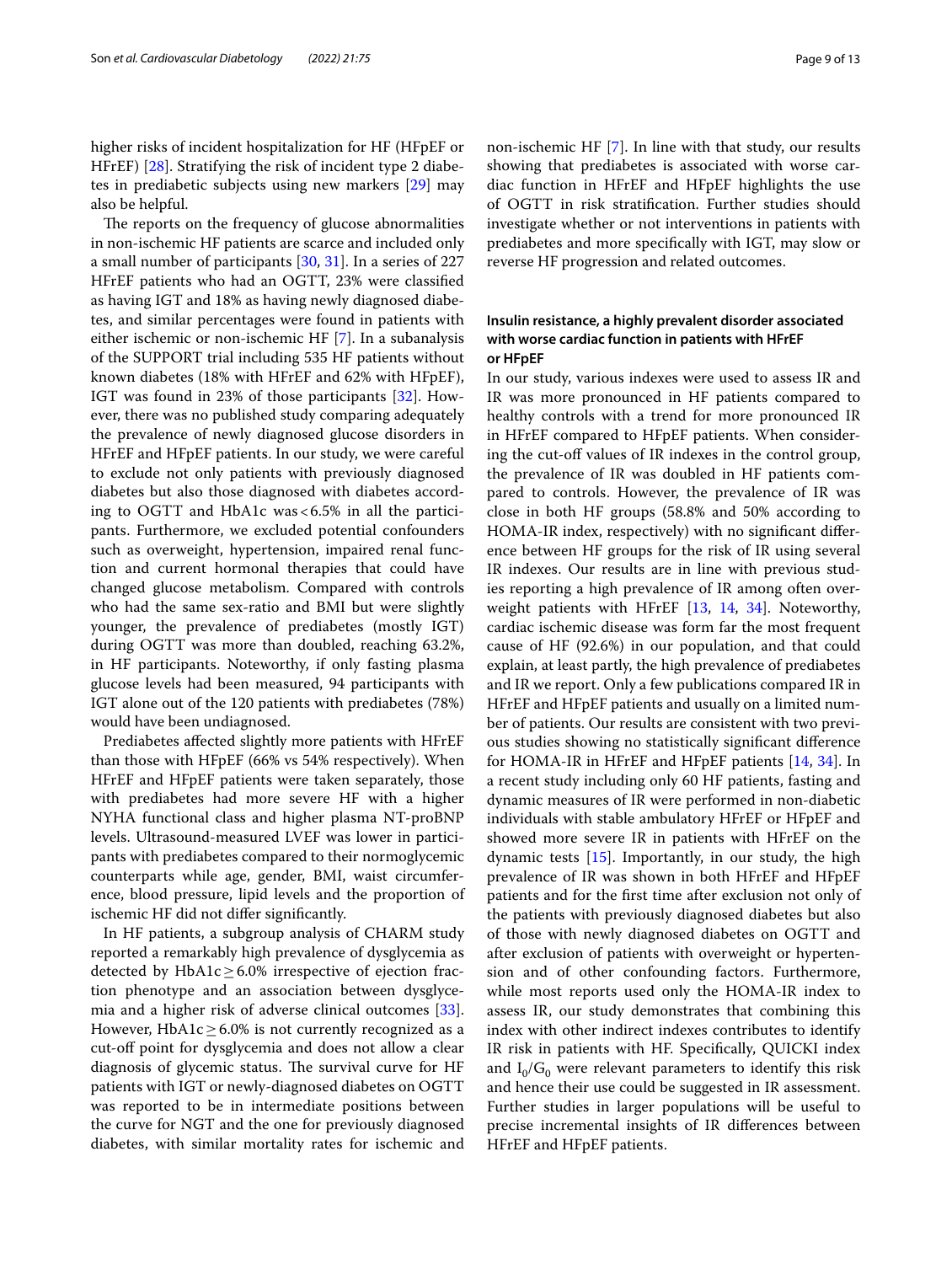We did not observe any signifcant diference in metabolic syndrome components according to the presence or absence of IR, except for dysglycemia which was more prevalent in participants with IR. Whether IR is a consequence, or a cause of HF is unclear. As IR was highly prevalent despite normal body weight and no excess in abdominal adiposity and was not associated with pronounced metabolic disorders, IR was more likely the consequence rather than the cause of HF and this might secondarily lead to dysglycemia. The high incidence of new diabetes in HF patients is consistent with this hypothesis [[9\]](#page-11-6). However, the glycemic alterations induced by IR, ranging from mild dysglycaemia to diabetes, may conversely increase the risk of HF and HF progression [\[5](#page-11-2), [7\]](#page-11-4). How IR develops and worsens in HF patients is not well-understood, but IR may derive from many factors: enhanced sympathetic activation, loss of skeletal muscle mass, endothelial dysfunction, forced sedentary lifestyle due to reduced cardiac output and increased fatigability, a potential efect of increased circulating cytokines, and molecular mechanisms  $[6, 35-42]$  $[6, 35-42]$  $[6, 35-42]$  $[6, 35-42]$  $[6, 35-42]$ . The main mechanism involves probably 'neurohormone hypothesis' [\[43](#page-12-1), [44](#page-12-2)]. Humoral neural stimuli are enhanced in both HFrEF and HFpEF, leading to an activation of the sympathetic nervous system and subsequently raised catecholamine levels. Catecholamine increase contributes to numerous adverse metabolic efects: negative impacts on insulin signaling and glucose utilization in skeletal muscle, reduction of insulin secretion, stimulation of hepatic gluconeogenesis and glycogenolysis, as well as elevated concentration of circulating free fatty acids as a result of increased adipocyte lipolysis [\[39\]](#page-11-33). All those mechanisms ultimately induce IR. However, the mechanism of catecholamine increase and the catecholamine levels are diferent in HFrEF and HFpEF. Catecholamine levels were reported to be higher in HFrEF compared to HFpEF. The increase in catecholamines may result from the activation of humoral neural stimuli secondary to the reduction in cardiac output in HFrEF and to alterations in left ventricular relaxation in HFpEF [[11\]](#page-11-8).

IR was reported to be an independent predictor of death among non-diabetic patients with HF [\[13](#page-11-10)], suggesting that impaired insulin sensitivity may play a role in the pathophysiology of HF progression. Some studies showed that the degree of IR correlated with the NYHA functional class of HF  $[34]$  $[34]$ , the LVEF  $[13]$  $[13]$  and the peak oxygen consumption during a stress test [\[10](#page-11-7), [13,](#page-11-10) [37\]](#page-11-34). In our study, when HFrEF and HFpEF patients were taken separately, participants with IR rather belonged to the highest NYHA functional classes and had higher NTproBNP levels and lower LVEF compared to their counterparts without IR. This was observed after exclusion of the potential role of diabetes, overweight, hypertension or impairment of renal function, and whether or not patients had ischemic HF noting that ischemic HF was equally distributed in patients with or without IR. Furthermore, there was a trend for a more pronounced diference in HF severity according to the presence or absence of IR than according to the presence or absence of prediabetes (Tables  $5$  and  $6$ ). Thus, IR should also be considered for risk stratifcation in both HFrEF and HFpEF patients. Various mechanisms could explain how IR may alter cardiac function. In the presence of IR, the myocardium uses more free fatty acids and less glucose [[45\]](#page-12-3), and that increases heart vulnerability to ischemia and pressure load. Hyperinsulinemia increases sodium and fuid retention, enhances sympathetic nervous system activity  $[42]$  $[42]$  and may favor cardiac remodeling  $[46]$  $[46]$ . However, whether or not IR can be taken as a target for HF therapy remains uncertain. The Tayside observational study suggests that metformin may be benefcial in patients with HF and diabetes. This needs to be verified by a prospective clinical trial [[47\]](#page-12-5).

Finally, it is important to characterize glycemic and IR status in HF patients without previously known diabetes as it seems possible to reduce the incidence of diabetes in this population. A recent paper showed that compared with a strategy of general health education, a lifestyle intervention strategy can reverse glucose levels to normoglycemia in individuals with prediabetes [\[48\]](#page-12-6). In the HFrEF population included in the DAPA-HF trial, dapaglifozin treatment induced a 32% reduction in diabetes incidence and this efect was mainly driven by partici-pants with prediabetes at baseline (HbA<sub>1c</sub> 5.7–6.4%) [\[9](#page-11-6)]. The potential benefit of sodium glucose cotransporter 2 (SGLT2)-inhibitors in diabetes prevention needs confrmation in trials of longer duration. It looks crucial as DAPA-HF participants who developed diabetes had a higher subsequent mortality than those who did not [\[9](#page-11-6)]. This additional benefit of SGLT2 inhibitors on diabetes prevention in HF patients could be reinforced in the presence of prediabetes and/or IR.

## **Strengths and limitations**

Our study has major strengths. This was a prospective study including a reasonably large population of HF patients with either reduced or preserved left ventricle ejection fraction but a unique study design aiming to characterize glycemic and IR status in the total population. The population was relatively homogeneous due to the strict exclusion of patients with known or newly detected diabetes, hypertension or overweight and other factors that could have interfered with OGTT results or IR assessment. We were thus able to detect early stages of IR. The study has also some limitations. First, the study center was in Vietnam and the participants had a rather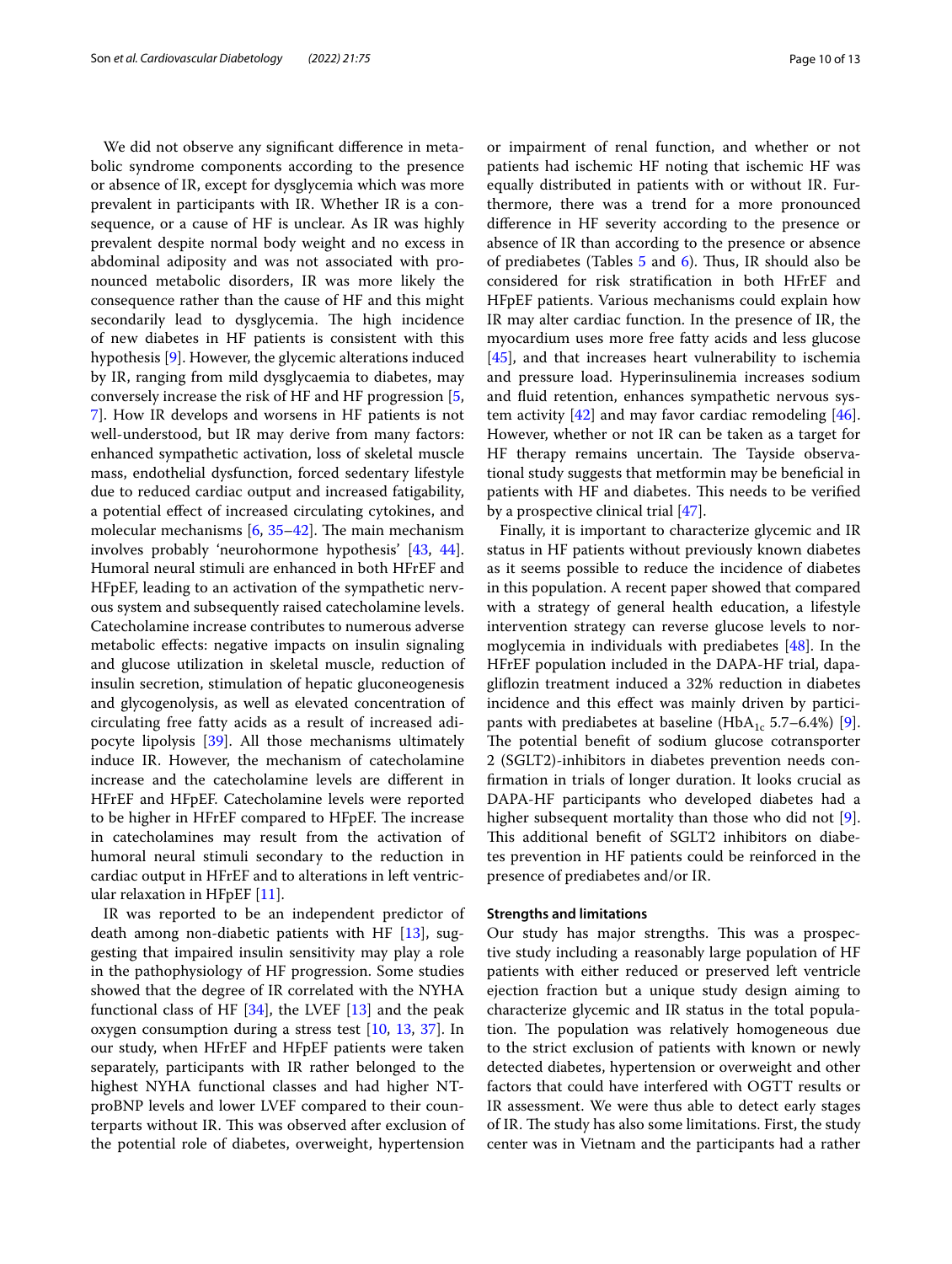low BMI, around 20 kg/m<sup>2</sup> in means: our findings may not be generalizable to other populations. In a previous study we showed that in non-overweight Vietnamese people, essential hypertension was associated with IR [[49\]](#page-12-7). Overweight has been shown to be associated with a survival beneft in HF patients. Recent reports discussed a balanced reappraisal of this "obesity paradox" [\[50](#page-12-8), [51\]](#page-12-9). Lean body weight in HF patients might result from weight loss associated with severe HF grade. However, our patients were in stable condition without evidence of recent weight loss. Future studies in non-overweight patients should take into account more accurately recent changes in body weight and carry out body composition evaluation. Second, the high prevalence of IR among our patients might be due to the high proportion of NYHA functional class III to IV (in 83% of the participants) and to the large predominance of ischemic HF. The association of IR with HF independently of the above-mentioned confounding factors needs to be confrmed in a population with other HF etiologies. Third, the crosssectional design of the study prevents us from evaluating the impact of glycemic status and IR on HF-related outcomes. Fourth, HF patients were receiving diferent therapies, including renin angiotensin aldosterone system blockers, beta-blockers and diuretics, which may impact glucose metabolism. However, these treatments did not difer between patients with or without prediabetes or IR (data not shown).

## **Conclusion**

The present data show that in Vietnam, in a population of participants with HF but no diabetes, overweight or hypertension, the prevalence of prediabetes and of IR is high in those with HFpEF as in those with HFrEF. Both prediabetes and IR are associated with more severe HF. This study contributes to better define the early stages of IR in HF patients with no metabolic disorders except mild hyperglycaemia and underlines the need to better assess all HF patients for their metabolic profle, including those without overweight. The study also provides arguments for HF as the culprit for IR. These interactions between HF, IR and prediabetes might carry prognostic and therapeutic implications. Intervention strategies should be proposed to HF patients with prediabetes aiming to reduce the risk of incident diabetes. Studies should be designed to test whether such strategies may translate into an improvement of further HF-related outcomes.

#### **Abbreviations**

BMI: Body mass index; EF: Ejection fraction; FIRI: Fasting insulin resistance index; HF: Heart failure; HFpEF: Heart failure with preserved left ventricle ejection fraction; HFrEF: Heart failure with reduced left ventricle ejection fraction; HOMA-IR: Homeostatic model assessment of insulin resistance; IFG: Impaired fasting glucose; IGT: Impaired glucose tolerance; IR: Insulin resistance; ISIT0:

Fasting insulin sensitivity index; ISIT120: 2hH-insulin sensitivity index; NGT: Normal glucose tolerance; NT-proBNP: N-terminal pro Brain Natriuretic Peptide; NYHA: New-York Heart Association; OGTT: Oral glucose tolerance test; QUICKI: Quantitative insulin-sensitivity check index.

#### **Acknowledgements**

We are grateful to express our sincere gratitude to the Rectorate Board of Can Tho University of Medicine and Pharmacy and Hue University of Medicine and Pharmacy for creating favorable conditions for this study to be carried out. We would like to thank the Board of Directors of Can Tho Central General Hospital and the cardiologists who helped us to collect the samples, and especially thank the patients and their family members for taking their valuable time to participate in this study. Editorial assistance was provided by Sylvie Picard, Md, PhD, Dijon, France.

#### **Author contributions**

All authors have made substantial contributions. TKS and HVM conceived the study and designed the study protocol. NHT, HLTT, HAT and NHT organized, performed the study investigations and supported the recruitment of the patients. NHT and NT performed statistical analyses. TKS, NHT, HVM and PV wrote the frst draft of the manuscript. All authors critically revised the manuscript for important intellectual content. All authors read and approved the fnal manuscript.

#### **Funding**

This research did not receive any specifc grant from funding agencies in the public, commercial, or not-for-proft sectors.

#### **Availability of data and materials**

The datasets generated during and/or analyzed during the current study are available from the corresponding author on reasonable request.

#### **Declarations**

#### **Ethics approval and consent to participate**

The study protocol was approved by our institution's ethics committee, and informed consent for the procedure was obtained from each participant.

#### **Consent for publication**

Not applicable.

#### **Competing interests**

PV discloses the following potential conficts of interest: lectures for Abbott, AstraZeneca, Bayer, Eli Lilly, Hikma Pharmaceuticals, Merck Sharp & Dohme, Novo Nordisk, Novartis, Pfizer, Sanofi; research grants from Abbott, Bristol-Myers Squibb–AstraZeneca, Novo Nordisk; participation in expert committees for AstraZeneca, Boehringer Ingelheim, Novo Nordisk, Daiichi Sankyo, Sanof, Servier. The other authors declare they have no confict of interest.

#### **Author details**

<sup>1</sup> Department of Internal Medicine, Can Tho University of Medicine and Pharmacy, Can Tho, Vietnam. <sup>2</sup> Science - Technology & External Relations Office, Can Tho University of Medicine and Pharmacy, Can Tho, Vietnam. <sup>3</sup>Cardiology Department, Can Tho Central General Hospital, Can Tho, Vietnam. <sup>4</sup> Department of Internal Medicine, Hue University of Medicine and Pharmacy, Hue University, Hue, Vietnam. <sup>5</sup> Unit of Endocrinology-Diabetology-Nutrition. Jean Verdier hospital, APHP, Sorbonne Paris Nord University, CINFO, CRNH-IdF, Bondy, France.

Received: 3 February 2022 Accepted: 7 April 2022 Published online: 14 May 2022

#### **References**

<span id="page-10-0"></span>Yancy CW, Jessup M, Bozkurt B, Butler J, Casey DE Jr, Colvin MM, et al. 2017 ACC/AHA/HFSA focused update of the 2013 ACCF/AHA Guideline for the Management of Heart Failure: a report of the American College of Cardiology/American Heart Association Task Force on Clinical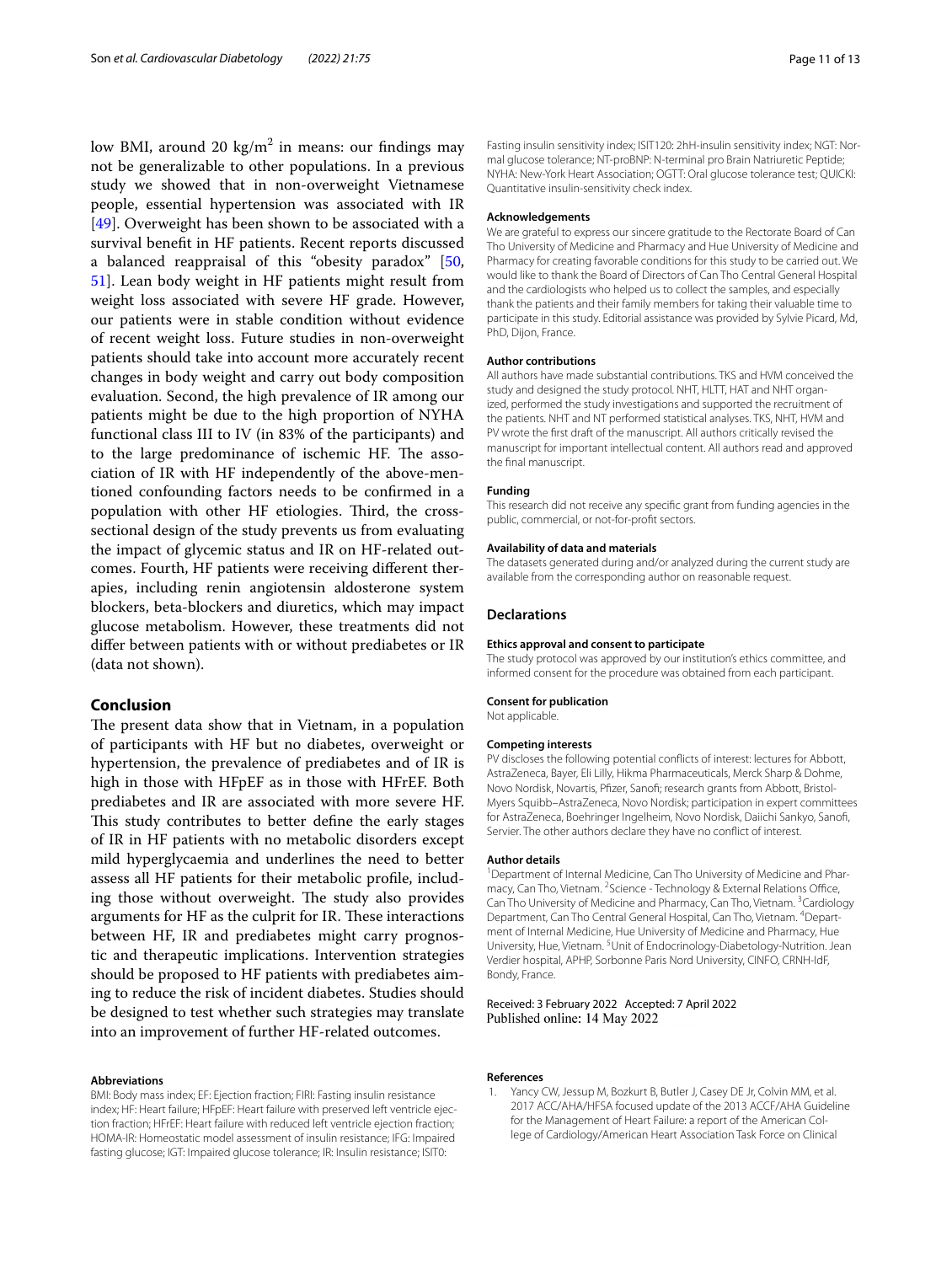Practice Guidelines and the Heart Failure Society of America. Circulation. 2017;136:e137–61.

- 2. Braunwald E. The war against heart failure: the Lancet lecture. Lancet. 2015;385:812–24.
- <span id="page-11-0"></span>3. Conrad N, Judge A, Tran J, Mohseni H, Hedgecott D, Crespillo AP, et al. Temporal trends and patterns in heart failure incidence: a populationbased study of 4 million individuals. Lancet. 2018;391:572–80.
- <span id="page-11-1"></span>4. Standl E, Schnell O, McGuire DK. Heart failure considerations of antihyperglycemic medications for type 2 diabetes. Circ Res. 2016;118:1830–43.
- <span id="page-11-2"></span>5. Dei Cas A, Khan SS, Butler J, Mentz RJ, Bonow RO, Avogaro A, et al. Impact of diabetes on epidemiology, treatment, and outcomes of patients with heart failure. JACC Heart Fail. 2015;3:136–45.
- <span id="page-11-3"></span>6. Ceriello A, Catrinoiu D, Chandramouli C, Cosentino F, Dombrowsky AC, Itzhak B, D&CVD EASD Study Group, et al. Heart failure in type 2 diabetes: current perspectives on screening, diagnosis and management. Cardiovasc Diabetol. 2021;20:218.
- <span id="page-11-4"></span>7. Egstrup M, Schou M, Gustafsson I, Kistorp CN, Hildebrandt PR, Tuxen CD. Oral glucose tolerance testing in an outpatient heart failure clinic reveals a high proportion of undiagnosed diabetic patients with an adverse prognosis. Eur J Heart Fail. 2011;13:319–26.
- <span id="page-11-5"></span>8. Guglin M, Lynch K, Krischer J. Heart failure as a risk factor for diabetes mellitus. Cardiology. 2014;129:84–92.
- <span id="page-11-6"></span>9. Inzucchi SE, Docherty KF, Køber L, Kosiborod MN, Martinez FA, Ponikowski P, et al. Dapaglifozin and the incidence of type 2 diabetes in patients with heart failure and reduced ejection fraction: an exploratory analysis from DAPA-HF. Diabetes Care. 2021;44:586–94.
- <span id="page-11-7"></span>10. Swan JW, Anker SD, Walton C, Godsland IF, Clark AL, Leyva F, et al. Insulin resistance in chronic heart failure: relation to severity and etiology of heart failure. J Am Coll Cardiol. 1997;30:527–32.
- <span id="page-11-8"></span>11. Heck PM, Dutka DP. Insulin resistance and heart failure. Curr Heart Fail Rep. 2009;6:89–94.
- <span id="page-11-9"></span>12. Vardeny O, Gupta DK, Claggett B, Burke S, Shah A, Loehr L, et al. Insulin resistance and incident heart failure the ARIC study (Atherosclerosis Risk in Communities). JACC Heart Fail. 2013;1:531–6.
- <span id="page-11-10"></span>13. Doehner W, Rauchhaus M, Ponikowski P, Godsland IF, von Haehling S, Okonko DO, et al. Impaired insulin sensitivity as an independent risk factor for mortality in patients with stable chronic heart failure. J Am Coll Cardiol. 2005;46:1019–26.
- <span id="page-11-11"></span>14. Wisniacki N, Taylor W, Lye M, Wilding JP. Insulin resistance and infammatory activation in older patients with systolic and diastolic heart failure. Heart. 2005;91:32–7.
- <span id="page-11-12"></span>15. Scherbakov N, Bauer M, Sandek A, Szabó T, Töpper A, Jankowska EA, et al. Insulin resistance in heart failure: diferences between patients with reduced and preserved left ventricular ejection fraction. Eur J Heart Fail. 2015;17:1015–21.
- <span id="page-11-13"></span>16. Kenchaiah S, Evans JC, Levy D, Wilson PW, Benjamin EJ, Larson MG, et al. Obesity and the risk of heart failure. N Engl J Med. 2002;347:305–13.
- <span id="page-11-14"></span>17. Groenewegen A, Rutten FH, Mosterd A, Hoes AW. Epidemiology of heart failure. Eur J Heart Fail. 2020;22:1342–56.
- <span id="page-11-15"></span>18. Ponikowski P, Voors AA, Anker SD, Bueno H, Cleland JGF, Coats AJS, ESC Scientifc Document Group, et al. 2016 ESC Guidelines for the diagnosis and treatment of acute and chronic heart failure: the Task Force for the diagnosis and treatment of acute and chronic heart failure of the European Society of Cardiology (ESC) developed with the special contribution of the Heart Failure Association (HFA) of the ESC. Eur Heart J. 2016;37:2129–200.
- <span id="page-11-16"></span>19. Grundy SM, Cleeman JI, Daniels SR, Donato KA, Eckel RH, Franklin BA, American Heart Association; National Heart, Lung, and Blood Institute, et al. Diagnosis and management of the metabolic syndrome: an American Heart Association/National Heart, Lung, and Blood Institute Scientifc Statement. Circulation. 2005;112:2735–52.
- <span id="page-11-17"></span>20. World Health Organization (WHO). Defnition and diagnosis of diabetes mellitus and intermediate hyperglycemia. [https://www.who.int/diabetes/](https://www.who.int/diabetes/publications/diagnosis_diabetes2006/en/) [publications/diagnosis\\_diabetes2006/en/](https://www.who.int/diabetes/publications/diagnosis_diabetes2006/en/). Accessed 3 Aug 2020.
- <span id="page-11-18"></span>21. Matthews DR, Hosker JP, Rudenski AS, Naylor BA, Treacher DF, Turner RC. Homeostasis model assessment: insulin resistance and beta-cell function from fasting plasma glucose and insulin concentrations in man. Diabetologia. 1985;28:412–9.
- <span id="page-11-19"></span>22. Otten J, Ahrén B, Olsson T. Surrogate measures of insulin sensitivity vs the hyperinsulinaemic-euglycaemic clamp: a meta-analysis. Diabetologia. 2014;57:1781–8.
- <span id="page-11-20"></span>23. Sluiter WJ, Erkelens DW, Terpstra P, Reitsma WD, Doorenbos H. Glucose tolerance and insulin release, a mathematical approach: II. Approximation of the peripheral insulin resistance after oral glucose loading. Diabetes. 1976;25:245–9.
- <span id="page-11-21"></span>24. Duncan MH, Singh BM, Wise PH, Carter G, Alaghband-Zadeh J. A simple measure of insulin resistance. Lancet. 1995;346:120–1.
- <span id="page-11-22"></span>25. Cosentino F, Grant PJ, Aboyans V, Bailey CJ, Ceriello A, Delgado V, ESC Scientifc Document Group, et al. 2019 ESC Guidelines on diabetes, prediabetes, and cardiovascular diseases developed in collaboration with the EASD. Eur Heart J. 2020;41:255–323.
- <span id="page-11-23"></span>26. Vergès B, Avignon A, Bonnet F, Catargi B, Cattan S, Cosson E, Diabetes and Cardiovascular Disease Study Group of the Société Francophone du Diabète (SFD), in collaboration with the Société Française de Cardiologie (SFC), et al. Consensus statement on the care of the hyperglycaemic/diabetic patient during and in the immediate follow-up of acute coronary syndrome. Diabetes Metab. 2012;38:113–27.
- <span id="page-11-24"></span>27. Witkowski M, Wu Y, Hazen SL, Tang WHW. Prognostic value of subclinical myocardial necrosis using high-sensitivity cardiac troponin T in patients with prediabetes. Cardiovasc Diabetol. 2021;20:171.
- <span id="page-11-25"></span>28. Echouffo-Tcheugui JB, Ogunmoroti O, Golden SH, Bertoni AG, Mongraw-Chafn M, Pandey A, Ndumele CE, Michos ED. Glycemic markers and heart failure subtypes: the multi-ethnic study of atherosclerosis (MESA). J Card Fail. 2022.<https://doi.org/10.1016/j.cardfail.2022.01.011>.
- <span id="page-11-26"></span>29. Croyal M, Wargny M, Chemello K, Chevalier C, Blanchard V, Bigot-Corbel E, Lambert G, Le May C, Hadjadj S, Cariou B. Plasma apolipoprotein concentrations and incident diabetes in subjects with prediabetes. Cardiovasc Diabetol. 2022;21:21.
- <span id="page-11-27"></span>30. Kim J, Nakatani S, Hashimura K, Komamura K, Kanzaki H, Asakura M, et al. Abnormal glucose tolerance contributes to the progression of chronic heart failure in patients with dilated cardiomyopathy. Hypertens Res. 2006;29:775–82.
- <span id="page-11-28"></span>31. Witteles RM, Tang WH, Jamali AH, Chu JW, Reaven GM, Fowler MB. Insulin resistance in idiopathic dilated cardiomyopathy: a possible etiologic link. J Am Coll Cardiol. 2004;44:78–81.
- <span id="page-11-29"></span>32. Nochioka K, Sakata Y, Miura M, Shiroto T, Takahashi J, Saga C, et al. Impaired glucose tolerance and albuminuria in patients with chronic heart failure: a subanalysis of the SUPPORT trial. ESC Heart Fail. 2019;6:1252–61.
- <span id="page-11-30"></span>33. Kristensen SL, Jhund PS, Lee MMY, Køber L, Solomon SD, Granger CB, Yusuf S, Pfeffer MA, Swedberg K, McMurray JJV, CHARM Investigators and Committees. Prevalence of prediabetes and undiagnosed diabetes in patients with HFpEF and HFrEF and associated clinical outcomes. Cardiovasc Drugs Ther. 2017;31:545–9.
- <span id="page-11-31"></span>34. Başyiğit F, Temizhan A, Malçok O, Kahraman E, Cakal E, Selçuk MT, Korkmaz S. The relationship between insulin resistance and left ventricular systolic and diastolic functions and functional capacity in patients with chronic heart failure and metabolic syndrome. Turk Kardiyol Dern Ars. 2010;38:173–81.
- <span id="page-11-32"></span>35. Tenenbaum A, Fisman EZ. Impaired glucose metabolism in patients with heart failure: pathophysiology and possible treatment strategies. Am J Cardiovasc Drugs. 2004;4:269–80.
- 36. Kostis JB, Sanders M. The association of heart failure with insulin resistance and the development of type 2 diabetes. Am J Hypertens. 2005;18(5 Pt 1):731–7.
- <span id="page-11-34"></span>37. AlZadjali MA, Godfrey V, Khan F, Choy A, Doney AS, Wong AK, et al. Insulin resistance is highly prevalent and is associated with reduced exercise tolerance in nondiabetic patients with heart failure. J Am Coll Cardiol. 2009;53:747–53.
- 38. Wong AK, AlZadjali MA, Choy AM, Lang CC. Insulin resistance: a potential new target for therapy in patients with heart failure. Cardiovasc Ther. 2008;26:203–13.
- <span id="page-11-33"></span>39. Schulze PC, Biolo A, Gopal D, Shahzad K, Balog J, Fish M, et al. Dynamics in insulin resistance and plasma levels of adipokines in patients with acute decompensated and chronic stable heart failure. J Card Fail. 2011;17:1004–11.
- 40. Aroor AR, Mandavia CH, Sowers JR. Insulin resistance and heart failure: molecular mechanisms. Heart Fail Clin. 2012;8:609–17.
- 41. Saotome M, Ikoma T, Hasan P, Maekawa Y. Cardiac insulin resistance in heart failure: the role of mitochondrial dynamics. Int J Mol Sci. 2019;20:3552.